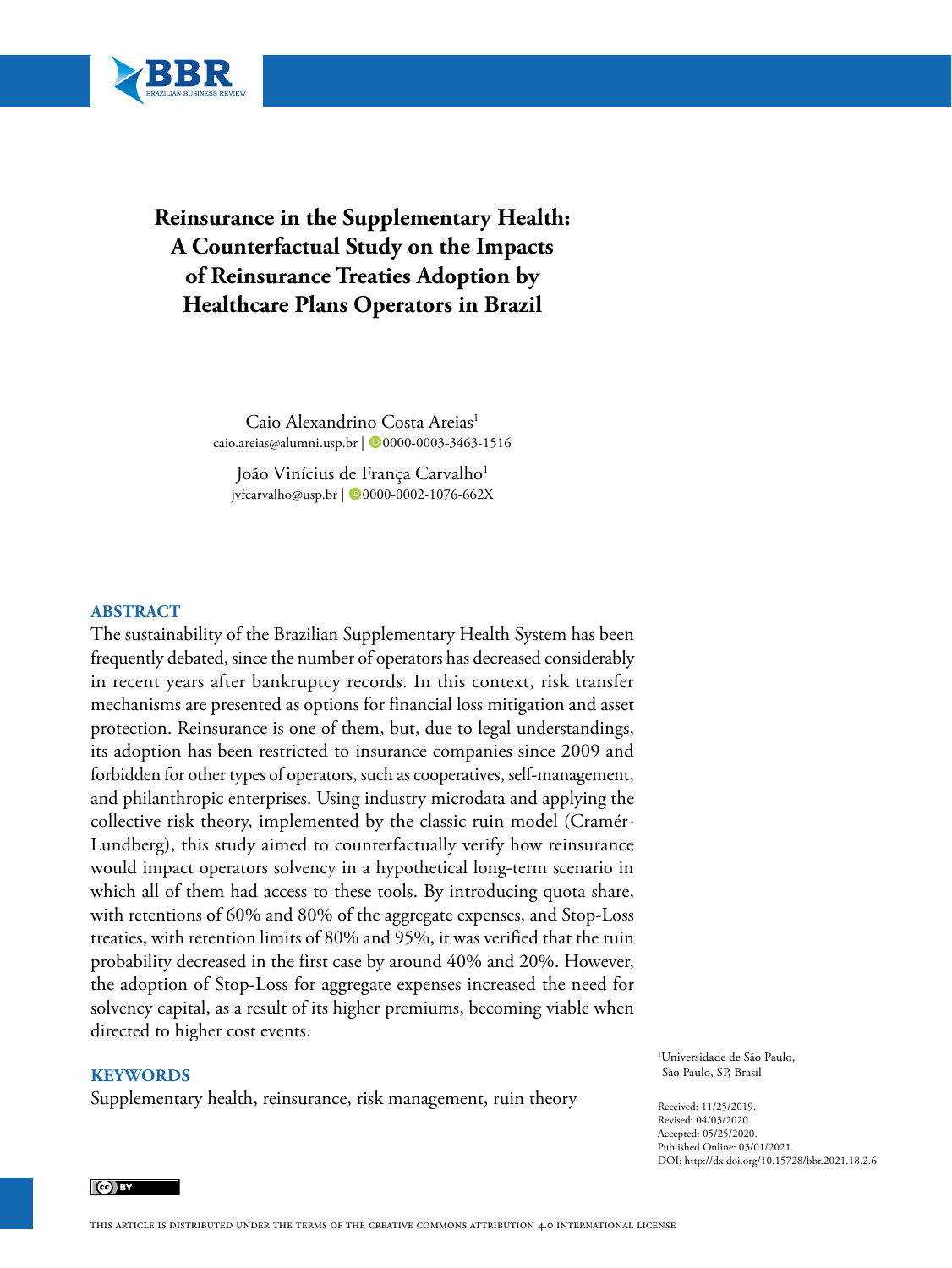#### **1. INTRODUCTION BBR**

18

218

Health issues in Brazil are among the topics most addressed by the media and specialized agencies. This relevance derives from several factors, such as the quality of the services offered, and individual expenses with the supplementary healthcare plans. Simultaneously, demographic questions, such as the aging of the population, wave to a greater demand for healthcare and other evidence point to the overuse of hospital and outpatient services when there is an insurance contract (Maia, Andrade, & Oliveira, 2004; Layton, Ellis, McGuire, & van Kleef, 2017). The advance of these numbers concerns both health operators and regulators, generating discussions about possible structural reforms to the current system. For operators, it is a warning sign. With the growing mismatch between revenues and expenses, the probability of bankruptcy increases in the short term. Figure 1 shows the total number of operators and those that had their activities canceled in the last ten years.



*Figure 1.* Active Operators and Operators that filed for bankruptcy between 2008 and 2017. *Source:* own elaboration, based on data from ANS – Open Data – 2018*.*

For the healthcare plans beneficiaries, one of the negative consequences of insufficient premium revenues is the need for greater adjustments in the plans' premiums at the moment of contracting or during the term of the contract. Premium readjustments, commonly above economic inflation, are based on the portfolio's historical utilization, either on the *frequency* (services utilization) or on the *severity* (financial amounts associated with health events) dimensions. In extreme cases, such as an operator's ruin, beneficiaries are doubly impacted because, in addition to losing direct access to the healthcare network, they should migrate to a new healthcare plan or use the services of the Unified Health System (Sistema Único de Saúde – SUS), whose waiting line tends to be longer due to the unrestricted access of public health services for the whole population.

Given this set of adverse consequences for the entire system, a managerial alternative for health operators is to purchase reinsurance treaties. Reinsurance is a contractual arrangement commonly used by insurance companies to transfer the financial burden of materializing events whose severity exceeds their operational capacity to another company, known as *reinsurer*, mitigating the unwanted *ruin* situation. Nevertheless, in Brazil, Complementary Law No. 126/07 restricts operators' access to this type of contract. However, an interesting question to ask is: what if this access would be allowed? Moreover, would there be a relevant impact on the ruin probability of the operators? If so, how big would it be? What treaty design could be the most effective?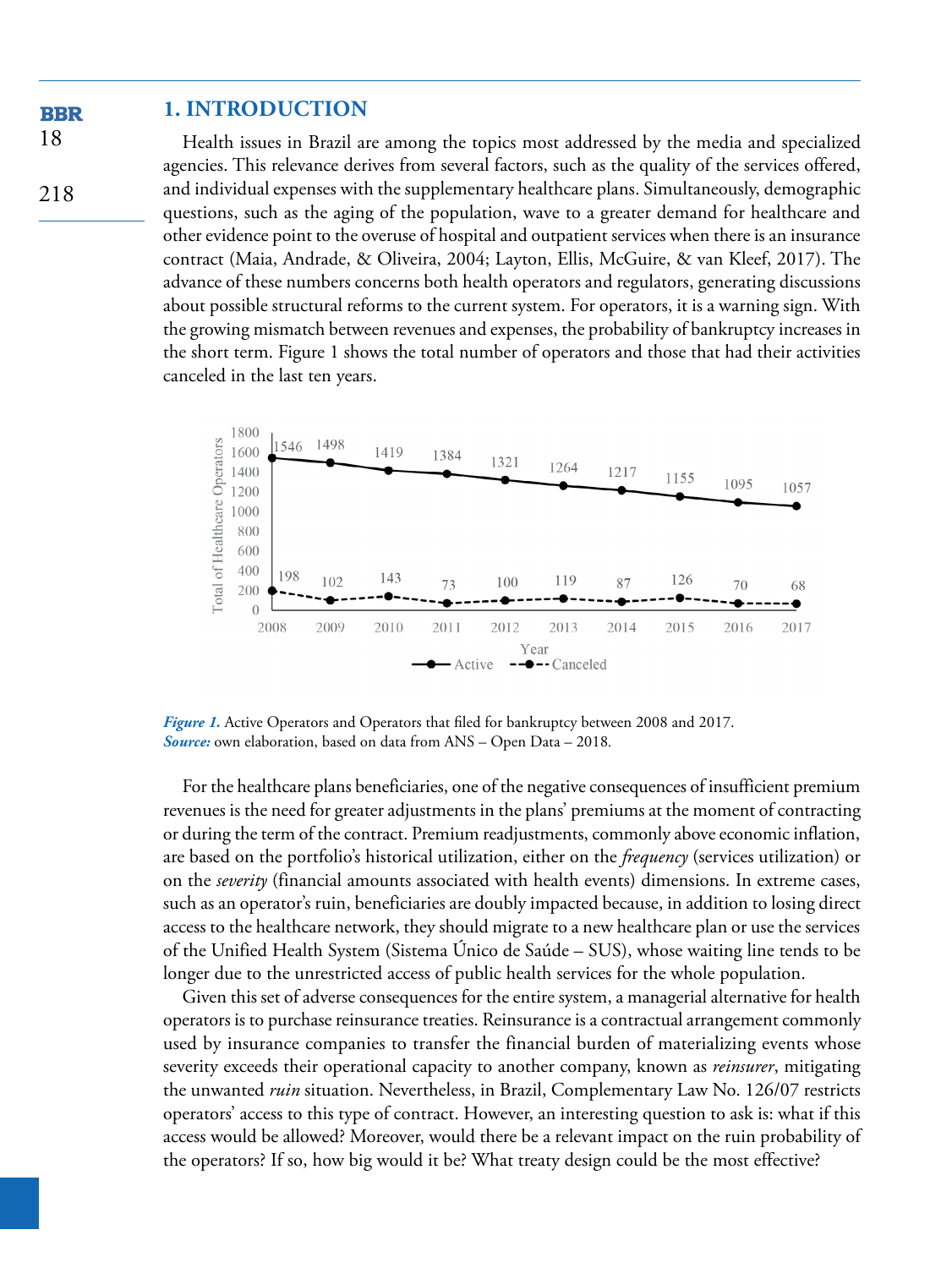With the goal of answering these questions, this exploratory work aims to simulate the adoption of reinsurance treaties by healthcare plan operators, in order to evaluate its expected effects on the capacity of these companies to remain financially viable, and to propose new arrangements that would guarantee the financial sustainability of this sector. For this, a counterfactual scenario will be considered in which all companies could access reinsurance treaties, despite the specific existing limitation to insurance companies, as verified in Complementary Law No. 126/07.

Besides this introduction, this work is divided into four more sections. The next one, section 2, reviews the legal framework, the empirical literature on reinsurance, the supplementary health, and models of ruin. Section 3 describes the database and methodological procedures. Then, the empirical results are presented in section 4 and, finally, section 5 brings the final considerations.

## **2. THEORETICAL AND EMPIRICAL MOTIVATIONS**

#### **2.1. Supplementary Healthcare Market Overview**

In 2018, Law No. 9,656/98, which regulates the commercialization of healthcare plans, completed 20 years. In this period, the sector experienced strong growth, reaching the adhesion of approximately 25% of the population (about 47 million users) for healthcare plans with or without dental care and 11% for exclusively dental plans (about 23 million). According to recent data from the National Health Agency (Agência Nacional de Saúde Suplementar – ANS), as of December 2017, corporate collective healthcare plans had approximately 32 million beneficiaries (67% of users), individual or family members, 9 million (19%), and the collective by adhesion, 6 million (14%). Dental plans had approximately 23 million beneficiaries, divided into about 17 million users for corporate collectives (74%), 4 million for individual or family members (18% of users) and 2 million for collective by adhesion (8%). Compared to December 2016, healthcare plans decreased by 0.6%, while dental plans showed an increase of 6% $^{\rm l}$ .

In addition to Law No. 9,656/98, health operators must follow Normative Resolutions (Resoluções Normativas – RN) issued by ANS, such as RN 209/09, which deals with the constitution of Technical Provisions and the maintenance of minimum regulatory capital, RN 400/16, which sets the parameters and procedures for economic and financial monitoring of the operators, and RN 430/17, which deals with risk management sharing operations between operators<sup>2</sup>. In order to reduce operators' expenses and to decrease both overuse and misuse of healthcare plans, ANS promulgated RN 433/2018, which was intended to regulate the collection of deductibles and co-payments<sup>3</sup>. Despite the short time it remained in force, industry entities were in favor of the measure; but they suggested meanwhile other control and sharing mechanisms, such as reinsurance, to turn the supplementary healthcare market into a sustainable one and to resume growth<sup>4</sup>.

#### **2.2. The reinsurance market and reinsurance in the supplementary health**

The Brazilian reinsurance market had its state monopoly broken after the enactment of the Complementary Law No. 126/07, which named IRB (Brazilian Reinsurance Institute) as a publiclyheld company under the supervision of the Private Insurance Superintendency (Superintendência de Seguros Privados – SUSEP). Since then, according to official data from SUSEP, the reinsurance ceded premium (gross commission amount) increased from BRL 4 billion in December 2008 to BRL 11 billion in December 2017, an increase of 175% in nominal terms. Comparing the **BBR** 18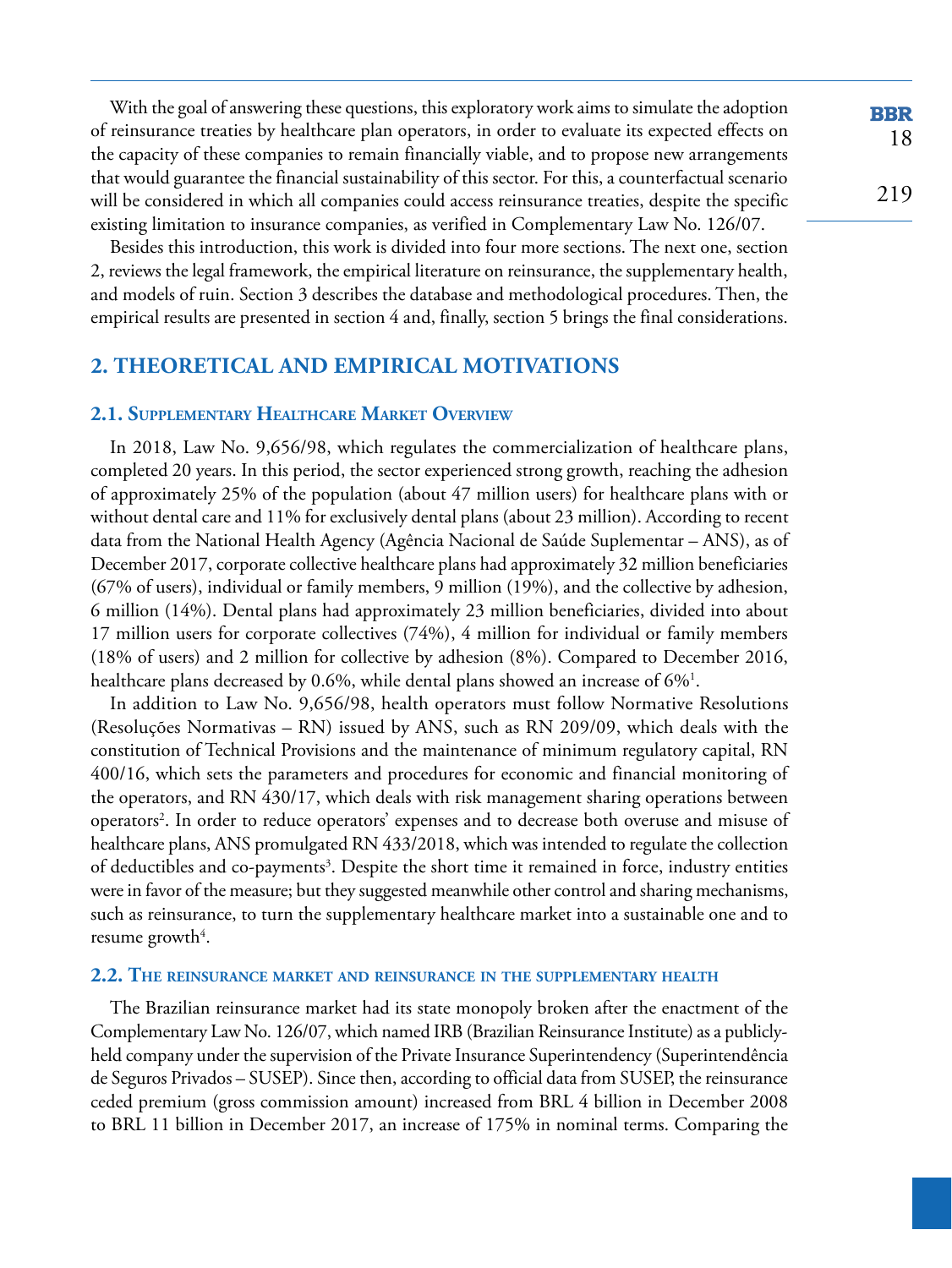| <b>BBR</b> | change in premium volume between December 2016 and December 2017, there was an increase                                                                                                       |
|------------|-----------------------------------------------------------------------------------------------------------------------------------------------------------------------------------------------|
| 18         | of approximately 9%, which was 2.95% above inflation.                                                                                                                                         |
|            | Regarding the reinsurance purchasing by supplementary health operators, Law No. 9,656/98,                                                                                                     |
|            | based on the Provisional Measure No. 2,177-44/01, states that <sup>5</sup> :                                                                                                                  |
| 220        |                                                                                                                                                                                               |
|            | Art.35-M. The operators of the products referred to in item I and paragraph 1 of art. 1 of this                                                                                               |
|            | Law may enter into reinsurance contracts with companies duly authorized to operate in such<br>activity, as established by Law No. 9,932, as of December 20, 1999, and subsequent regulations. |

According to the Health Plans Act, the purchasing of reinsurance treaties by operators is permitted. By the period of its promulgation, treaties were issued by IRB, however, this situation has changed with the advent of the Complementary Law No. 126/07, in which SUSEP became responsible for regulating and overseeing the insurance market. Furthermore, the Complementary Law No. 126/07 introduced new text on reinsurance $6$ :

Art. 2º. The regulation of co-insurance, reinsurance, retrocession and its intermediation shall be exercised by the insurance regulator, as defined by law, subject to the provisions of this Complementary Law.

Paragraph 1. For the purposes of this Complementary Law, it is considered:

I - cedent: the insurance company that contracts reinsurance operation or the reinsurer that contracts retrocession operation; (...)

There is a conflict between the text of the Law No. 9,656/98 and that of the Complementary Law No. 126/07, as the former states that reinsurance can be purchased by all healthcare providers, while the latter restricts it to insurers. This divergence was clarified in 2009, based on the Federal Attorney's Opinion<sup>7</sup>, which delimited the commercialization only to operators established as specialized health insurance companies<sup>8</sup>. Since then, companies such as *cooperatives*, *self-management*, and *philanthropics enterprises* have lost access to reinsurance treaties, while reinsurers have reduced the premium revenues ceded by this sector.

Internationally, in 2010, former US President Barack Obama enacted the Affordable Care Act ("ACA")9 , also known as "Obamacare", which made it mandatory for all US citizens to join a health insurance plan. The implementation of ACA took place in 2014 and featured, for three years, what was known as "The Three R's": *Risk Corridor*, *Reinsurance* and *Risk Adjustment*, programs that aimed to ensure the health system operation. The main objective of the Reinsurance program was to restrain the individual premium increases, the variation of which would occur due to the total underwriting and loss ratio of high-risk policyholders. Another significant aspect of the program was that it softened expenses for insurers when insured suffered high severity events. In other countries, the use of risk transfer mechanisms, such as reinsurance, varies according to the access to health providers and its regulatory level. When the funding is mainly paid by the government, as in England and Canada, the funding comes from the collection of contributions or funds used to support the health system. In countries with tighter regulations, such as Singapore and France, the health reinsurance market has been developed especially to contain the value of premiums based on utilization and technological advances.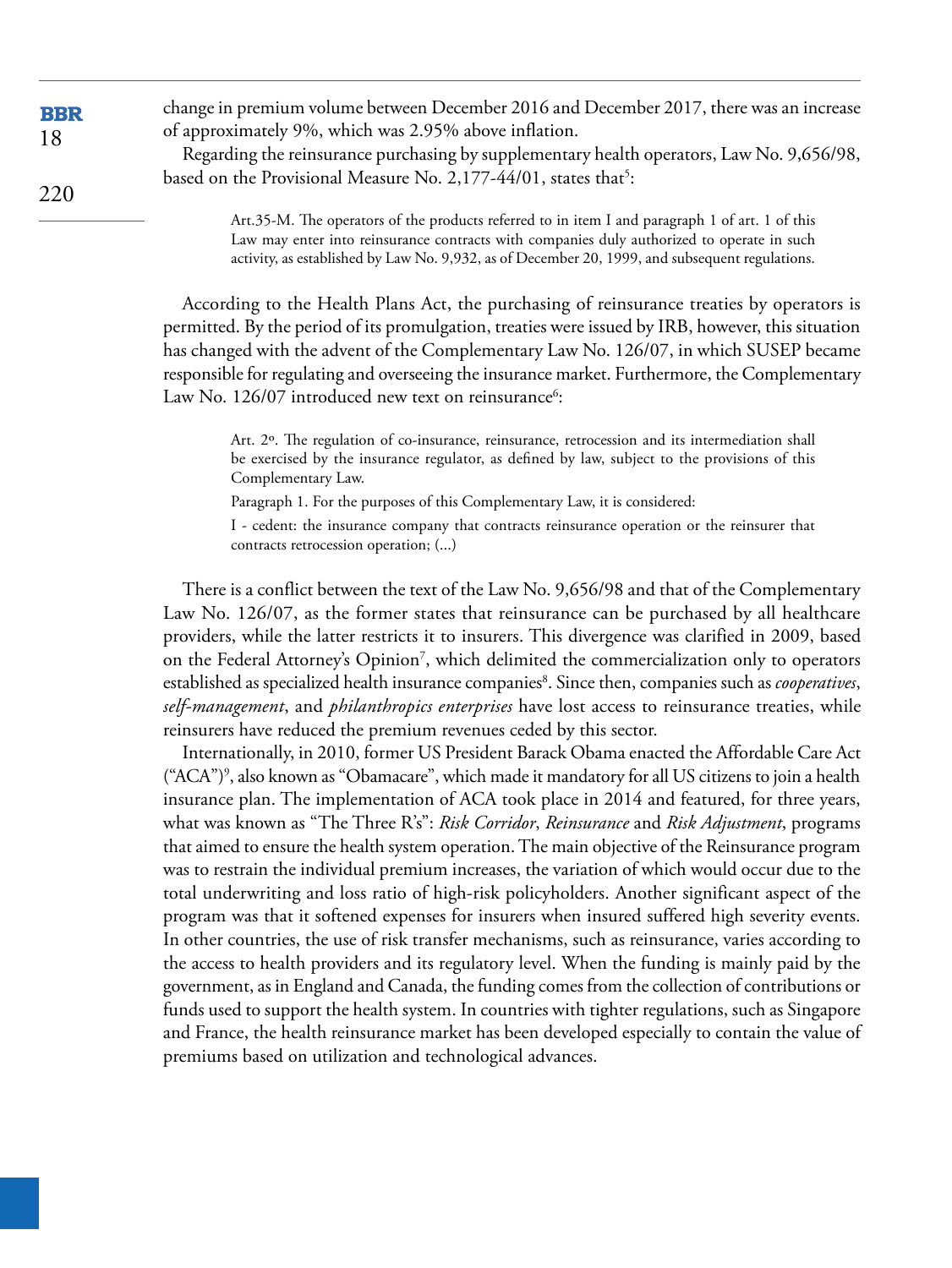#### **2.3. The actuarial perspective in supplementary health**

Reinsurance purchasing is a common practice by insurers that allows, through the premium payment, the assignment of part of its risks in order to guarantee equity stability, reducing undesirable cash flow fluctuations. Garven & Lamm-Tennant (2003) showed that the strongest motivations for purchasing reinsurance treaties are financial fluctuations, the correlation between investments and indemnities, and the size of the tail distribution of the claims. Cummins et al. (2008) agreed that the reinsurance purchasing reflects in the capital structure and, when it comes to benefits and costs, they mention that the purchase of reinsurance by an insurer reduces the risk of insolvency by stabilizing the loss experience, increasing its capacity, and limiting obligations, in terms of certain risks. However, the amounts paid in this transaction may exceed the actuarial price of the transferred risk; that is, by purchasing a reinsurance treaty, insurers agree to increase their operating expenses in order to reduce underwriting risk. Chen et al. (2001) warn that, despite the market gains, a possible negative effect on the assignment of the risks is that the insurer retains a smaller portion of premiums which, over the long term, or in high claims cycles, may lead to insolvency. The authors also warn that less solvent insurers tend to purchase more reinsurance due to their inability to seek capital in the financial market.

The reinsurance purpose, from the perspective of risk theory, is to reduce the volatility of the aggregate claims. Bowers et al. (1997) define that ruin theory provides the best perspectives on adverse deviations from claims over the long term<sup>10</sup>. Lemos (2008, p. 29) states that the "ruin situation arises when the amount of capital that the institution has in its reserves is unable to pay policyholders for losses (claims) resulting from a random event", that "the reinsurance aims to reduce the risks assumed by direct insurers", and also that "the risk reducing decreases an insurer's ruin probability". In a computer simulation of the ruin theory, Kasumo, Kasozi & Kuznetsov (2018) explored the application of proportional and non-proportional reinsurance in an insurance company whose reserves dynamics followed a diffusion-disturbed risk model. This model differs from the classic Cramér-Lundberg model by adding a variable that measures the financial surplus volatility. They argued that both types of reinsurance decrease the ruin probability, considering both light and heavy tail events, increasing company's solvency, in accordance with Bowers et al. (1997) and Cummins et al*.* (2008), but, unlike what is seen in the literature, the best strategy was to use the proportional reinsurance.

Wammes et al. (2017), describing the characteristics and patterns of the usage of health insurance in The Netherlands in 2013, report that a quarter of total expenses came from a small share of beneficiaries – 1% to 5% of the 4.5 million insured people. For these participants, 75% of expenses resulted from hospital expenses, 9% of them with ICU admission and 9% with more expensive medications. From the 1% of the mass with the highest levels of utilization, 54% were made up of people aged 65 and younger, with average spending decreasing along with advancing age. This data suggests that the most expensive treatments are correlated with the share of the highest-spending beneficiaries, that the focus on the elderly can leave many of these participants untreated, and that tailor-made interventions are necessary for sector sustainability. Wammes et al. (2018) report that in the US the problem also lies in the high concentration of expenses in a few beneficiaries: the top-10%, top-5% and top-1% high-cost beneficiaries represent respectively 68%, 55% and 24% of the total expenses. Layton, McGuire & Sinaiko (2016) describe the operation of *Risk Corridor* and *Reinsurance*, the temporary programs under the ACA. *Risk Corridor* (described as "aggregate Stop-Loss reinsurance") was intended to limit insurers' expenses arising from aggregate losses. *Reinsurance* was intended to mitigate costs from high-cost individual events. Both programs aimed to reduce insurers' expected expenses and, as

**BBR** 18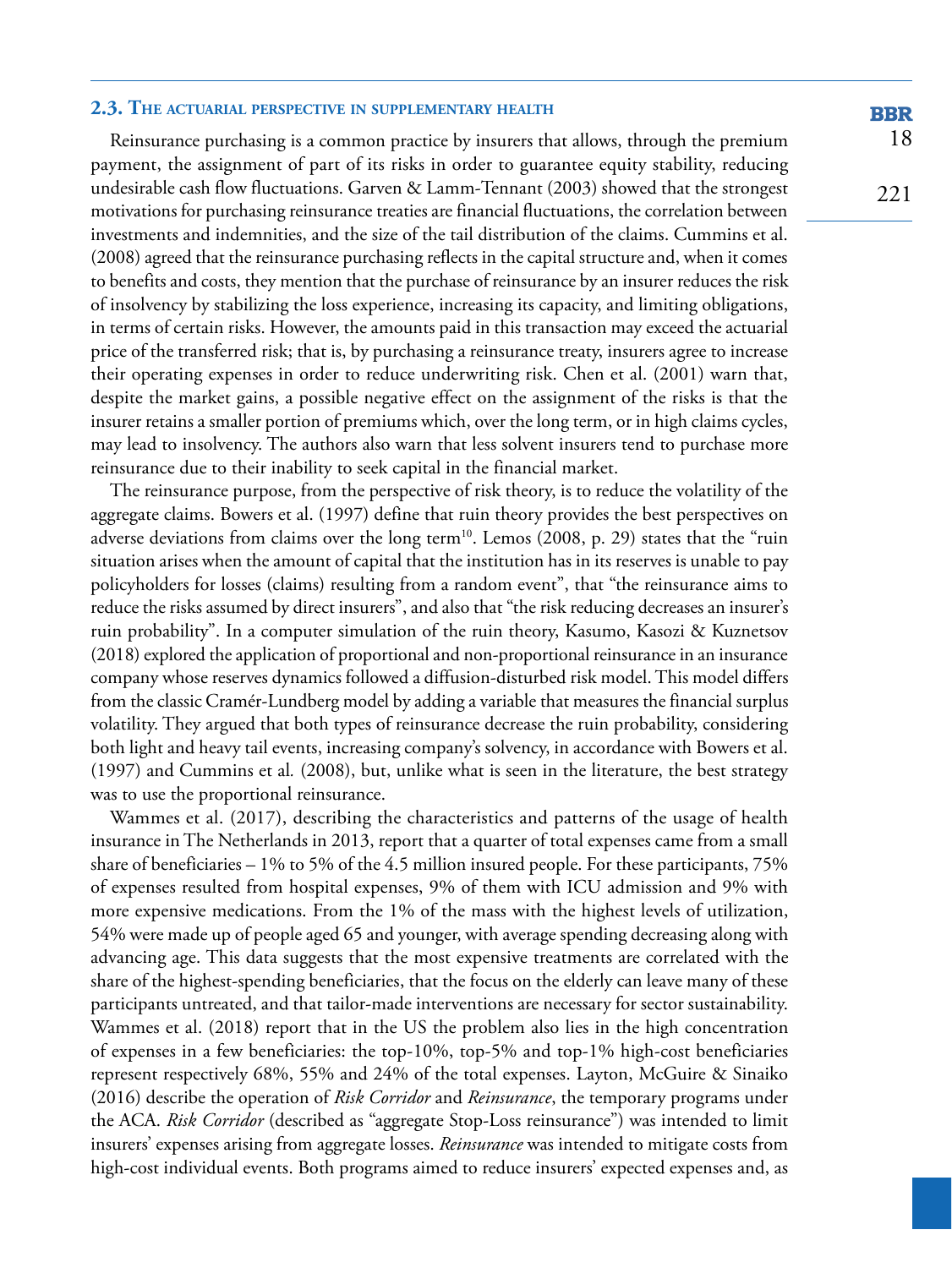**BBR** 18

222

a result, to set premiums at an affordable final price. Besides, they would also reduce possible underwriting fluctuations from other factors concerning the beneficiaries' acceptance, such as adverse selection, regardless of their clinical history. The authors concluded that both programs achieved consistent levels of underwriting risk reduction and that health insurance policies in effect during the three years of observation behaved similarly to a common reinsurance treaty.

Also in the US, Geruso & McGuire (2016) collected data from health insurance claims between 2008 and 2009 and simulated empirically the values of *fit*, *power,* and *balance*, which are efficiency metrics, in order to analyze the payment system of health plans when the three ACA programs started. With these results, the authors stated that the *Risk Adjustment* is not a good pattern for health insurance pricing. They concluded that reinsurance returns a higher *power*, by acting directly on high severity events. They also suggested that the temporary use of reinsurance be reconsidered and that, in order to maintain the sustainability of the health insurers' payment system and reduce variations in expenses costing, the program be maintained. Schmid & Beck (2016) implemented a similar study in Switzerland, and concluded that reinsurance strongly reduces incentives for the practice of anti-selection risk. McGuire, Schillo & van Kleef (2020) extended the study to Germany, The Netherlands and the US, finding similar conclusions.

In the Brazilian context, Maia & Carvalho (2020) evaluated the possible effects of the introduction of popular plans into the Brazilian health insurance market. Their results, obtained from a realistic database, suggested that if the health plans offered have more attractive relative prices than those prevailing in the market, the anti-selection spiral of the insured portfolio would be so intense that it would make the operation unfeasible for all profiles of health plan operators in all age groups without exception. Alves & Guimarães (2009) proposed a logistic regression model with 17 financial indicators, simulating the ruin probability of 597 operators during 2005. They found 570 solvent to 27 insolvent operators (ruin probability of 4.52%) and inferred that there are three most relevant indicators: *Leverage*, *Profitability,* and *Activity*. In a similar study, Barros (2013) tested the effectiveness of six predictive ruin models with a database built with operators' data from 2009 to 2012, not recommending the model proposed by Alves & Guimarães (2009) due to its low accuracy and performance.

Sá, Maciel Júnior & Reinaldo (2017), by applying the Monte Carlo Method and the Cramér-Lundberg model, estimated the ruin probability of a Brazilian healthcare plan operator with 48,000 beneficiaries over a 10-year period. They noted that, with a 10% annual premium increase, the ruin probability in the first year is low, but it reverses to 99.28% in the tenth year. Improving a 13% annual premium increase, the ruin probability decreases to 49.68%. Both Alves & Guimarães (2009), Barros (2013) and Sá, Maciel Júnior & Reinaldo (2017) developed associative models in order to identify which indicators would increase the ruin probability of Brazilian healthcare plan operators. Nevertheless, using the whole health industry's data, and with a more similar approach to Kasumo, Kasozi & Kuznetsov (2018), this paper aims to verify how reinsurance treaties can alleviate the need for capital in the supplementary health system and in which proportion they would reduce the probability of a company being ruined.

Chan & Joaquin (2010), in a methodology similar to that applied in this work, identified how Monte Carlo simulations can be used to assist in the purchasing of reinsurance treaties by modeling claims frequency and individual loss severity, assuming that the claims distribution in recent years is a good approximation of the claims distribution in the period taken into account. Considering the three modifications to the contractual structure (no reinsurance; only quota share; hybrid between quota share and excess of loss), the authors concluded that the probability of losing 5% of the initial capital is decreased from 29.8% to 0.5% when applying a hybrid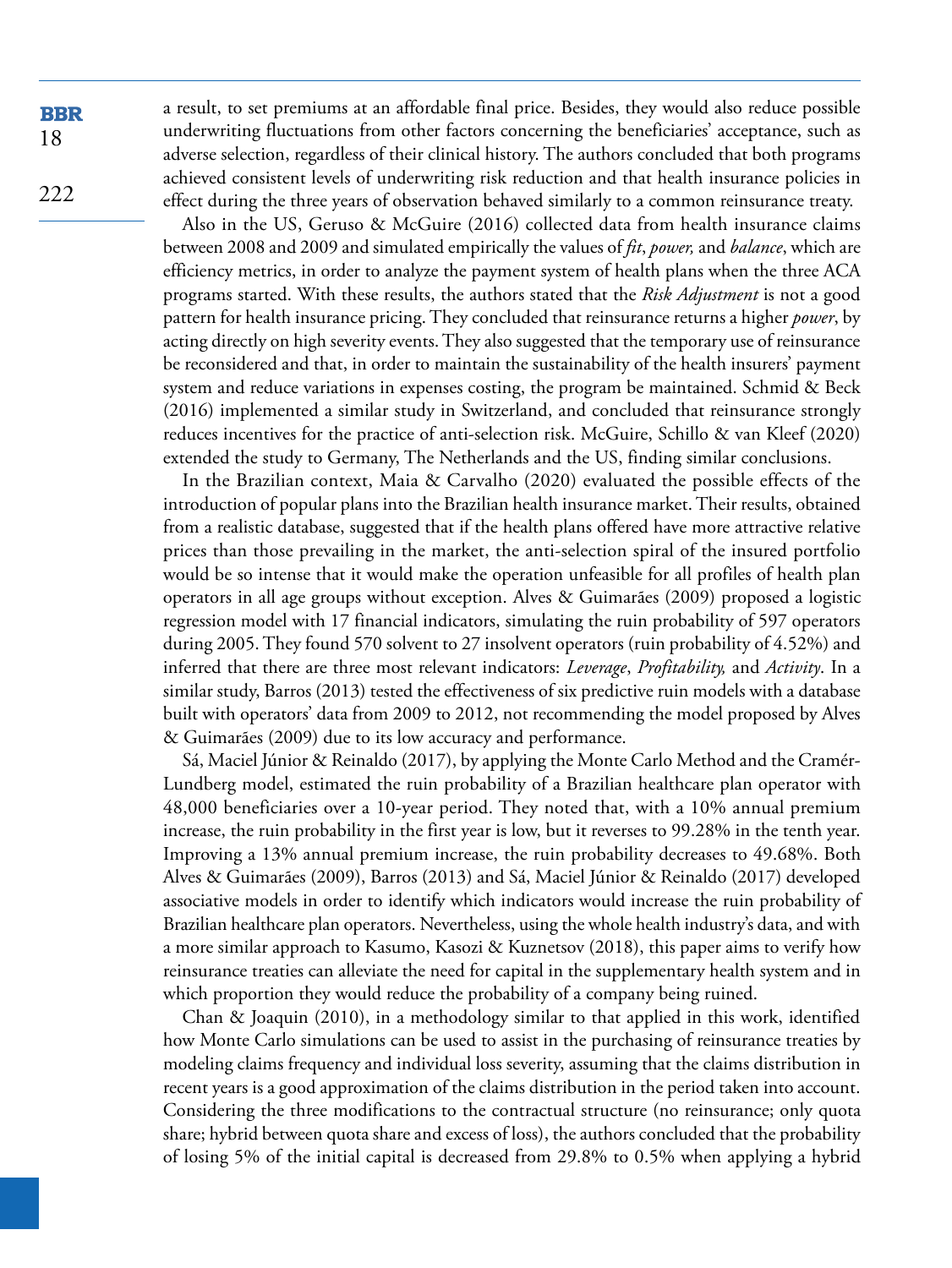reinsurance strategy with quota share and excess of loss. In comparison to this approach, the **BBR** present work stands out on two points: it is a counterfactual experiment in which it is intended to evaluate the impacts on health operators assuming the unrestricted purchasing of reinsurance treaties; the claims distribution, as explained in the next section, will be fitted to real individual experiences. The next section will present the methodological approach of the ruin model to be applied to the official database of the Brazilian supplementary health sector.

## **3. METHODOLOGY AND DATABASE DESCRIPTION**

#### **3.1. The mathematical structure and the incorporation of the reinsurance treaty**

Since the objective of this paper is to estimate the potential effects of purchasing reinsurance treaties on the financial sustainability of health plan operators, this study has an exploratory content. Based on this, it was decided that the analysis would be performed through simulations. To measure the expected effects of these simulations, it is necessary to define the metric from which the sensitivity analysis of the counterfactual scenarios will be made in opposition to the current scenario. This metric will be the *ruin probability*. In order to estimate the ruin probability for healthcare operators in scenarios with and without reinsurance treaties and compare the results, it is important at first to define the stochastic cash flow process that will allow to evaluate the insolvency. Therefore, the Cramér-Lundberg model will be used (Bowers et al*.*, 1997), according to Equation 1.

$$
U_t = U_{t-1} + P_t - S_t, \tag{1}
$$

in which, for all  $t \geq 1$ ,

*U<sub>i</sub>*: Operator's Surplus (Solvency Capital) at time t;

 $P_{i}$ : Premiums collected through time t;

*Nt*  $t = \sum_i A_i$  $S_t = \sum X$ 

1 *i*  $=\sum_{i=1}^{n} X_i$  : aggregate claims paid through time t, as a result of the stochastic convolution of random variables  $N_{\rm t}$  (frequency) and  $X_{\rm i}$  (severity). All quantities will be assumed to be stationary in time and mutually independent.

Given the initial surplus  ${\rm U}_{_{0}}$  (the only insurer's discretionary amount), the ruin occurs when the surplus  ${\rm U}_{{\rm t}}$  becomes negative at a certain finite t, and the ruin probability  $\psi(U_{\varrho})$  can be estimated by the Equation 2, as follows.

$$
\psi\left(U_{0}\right) = P(U_{t} < 0 \mid U_{0})\tag{2}
$$

To reproduce this risk process, the database (described in subsection 3.2) will serve as a reference to estimate the initial parameters of Equation 1. The insolvency evaluation of the healthcare operator will be made within a maximum period of 120 months, at any time t, from different choices of  ${\rm U}_{_{0}}$ , with the purpose to test the sensitivity of the model. Monthly premium amounts will consist of the collection of pure premiums from the operators' health plans based on sector information and ANS publications about the number of beneficiaries and the evolution of the average commercial prices for the products during period in consideration. As for the random variable  $\mathsf{S}_\mathsf{r}$ , initial amounts will be established by hospital and outpatient expenses in accordance with the empirical results presented in Tables 1 and 2.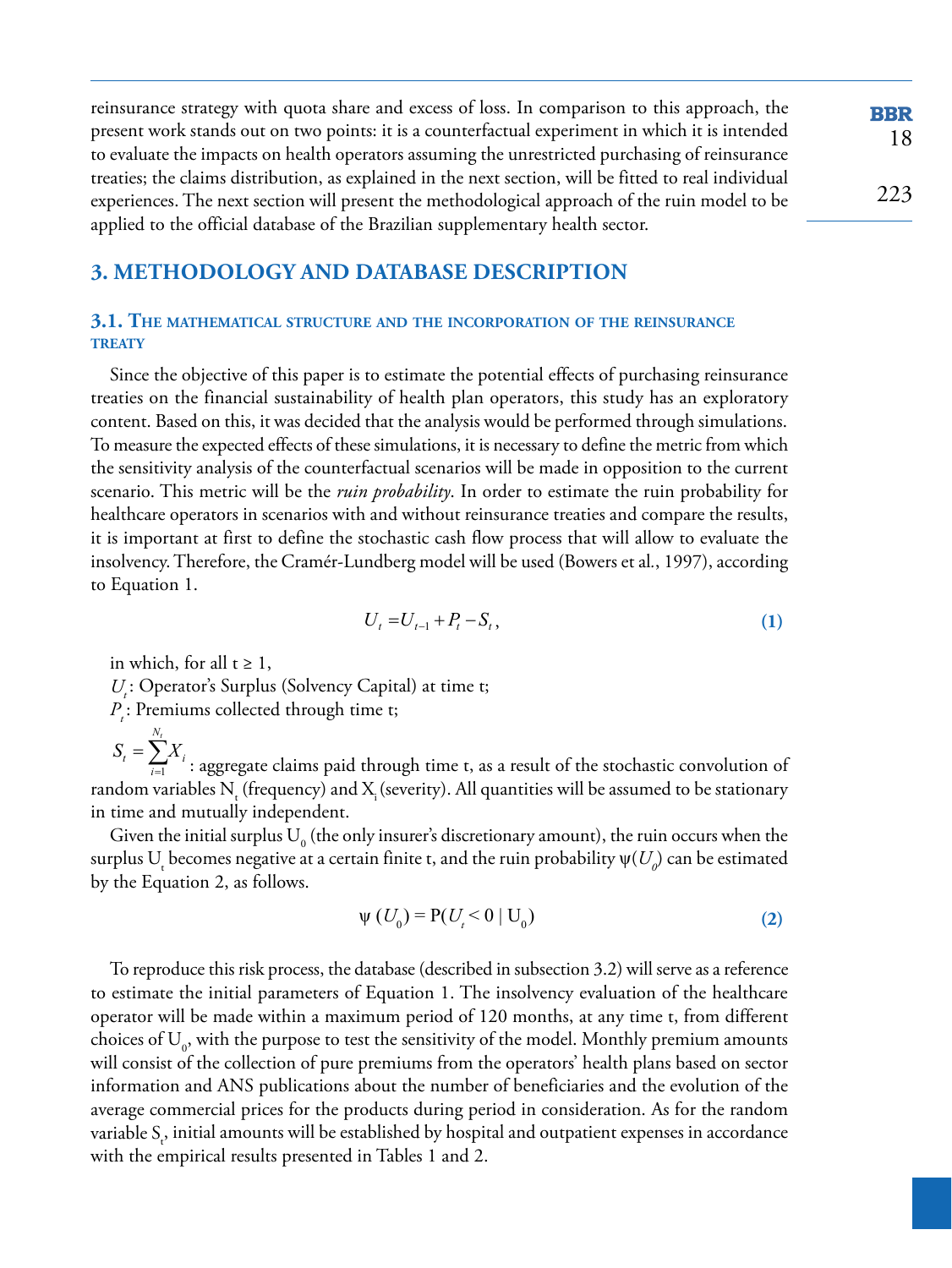The main challenge will be to define the probability distribution for the expenditure curve at each moment in time, and that will be done from adjustments in the expense distribution initially observed. For the remaining time moments, via the Monte Carlo Method (MCM), the amounts of  $S_{\rm t}$  will be simulated over a large number of times from the fitted expenditure curve and the number of occurrences previously observed. By estimating non-parametrically the number of times of insolvency in relation to the total number of simulations, the ruin probability will be appraised.

After that, for the counterfactual scenarios, the random variable  $S_{\epsilon}$  will be modified to represent the two treaties. According to Deelstra & Plantin (2014), reinsurance treaties can be systematically classified according to their main characteristics: *proportional*11 or *non-proportional*12. Let S be the severity associated with the aggregate expenses. Thus, a reinsurance contract *h* can be defined as a transformation in the original random variable as follows:

$$
\begin{cases}\n1) \ h(S) = \alpha S, \ 0 \le \alpha \le 1 \ (proportional); \\
2) \ h_d(S) = [(S^{\wedge}L)] = \min \{S; L\} \ (non-proportional).\n\end{cases} \tag{3}
$$

In the proportional case,  $\alpha$  represents the retention rate applied to the claims amount that can be obtained by dividing the retained premium by the total premium. The main advantages of this treaty include the ease of implementation and the reduction of moral hazard, since the reinsurer follows the insurer's fortunes. The non-proportional case, in its turn, does not meet the same rate of premiums and claims ceded, leaving one party with a larger portion of the insured risk (in most cases, the reinsurer). The reinsurer is only called for payment if the amount of the claim exceeds the retention limit *(L)* set by the insurer.

Thus, three distinct scenarios will be evaluated: (i) without any reinsurance structure, (ii) with proportional reinsurance (*quota share*), and (iii) with non-proportional reinsurance (*Stop-Loss*). The objective is to demonstrate how much and in what way the purchasing of reinsurance treaties impacts the insolvency situation of a typical supplementary healthcare provider, making it more or less able to respect its obligations to the beneficiaries, and how much the total ceded premium may favor the reinsurer. Broadly speaking, this model aims to test the use of reinsurance in all modalities of supplementary health system operators, despite the market restriction imposed by SUSEP in 2009.

#### **3.2. Database and Descriptive Analysis**

The database used in this study was built from the information contained in the open data area provided by the ANS website<sup>13</sup>. The information was collected from the spreadsheets presented in the subsections "Hospital Procedures by State" and "Outpatient Procedures by State", which list the expenses reported by service providers to healthcare plan operators and, consequently, to ANS, occurring between July 2015 and December 2016 in two service environments for each of the 26 Brazilian States and the Federal District. Each spreadsheet had 15 columns with variables such as event identification, beneficiary gender, date of occurrence, ICD (International Classification of Diseases) code, and procedure value.

It was first established a data panel containing the values by State over the months. However, due to restrictions of statistical software programs it was used the analysis of monthly cross-sections, with groups of information from both hospital and outpatient procedures, and also by State.

**BBR** 18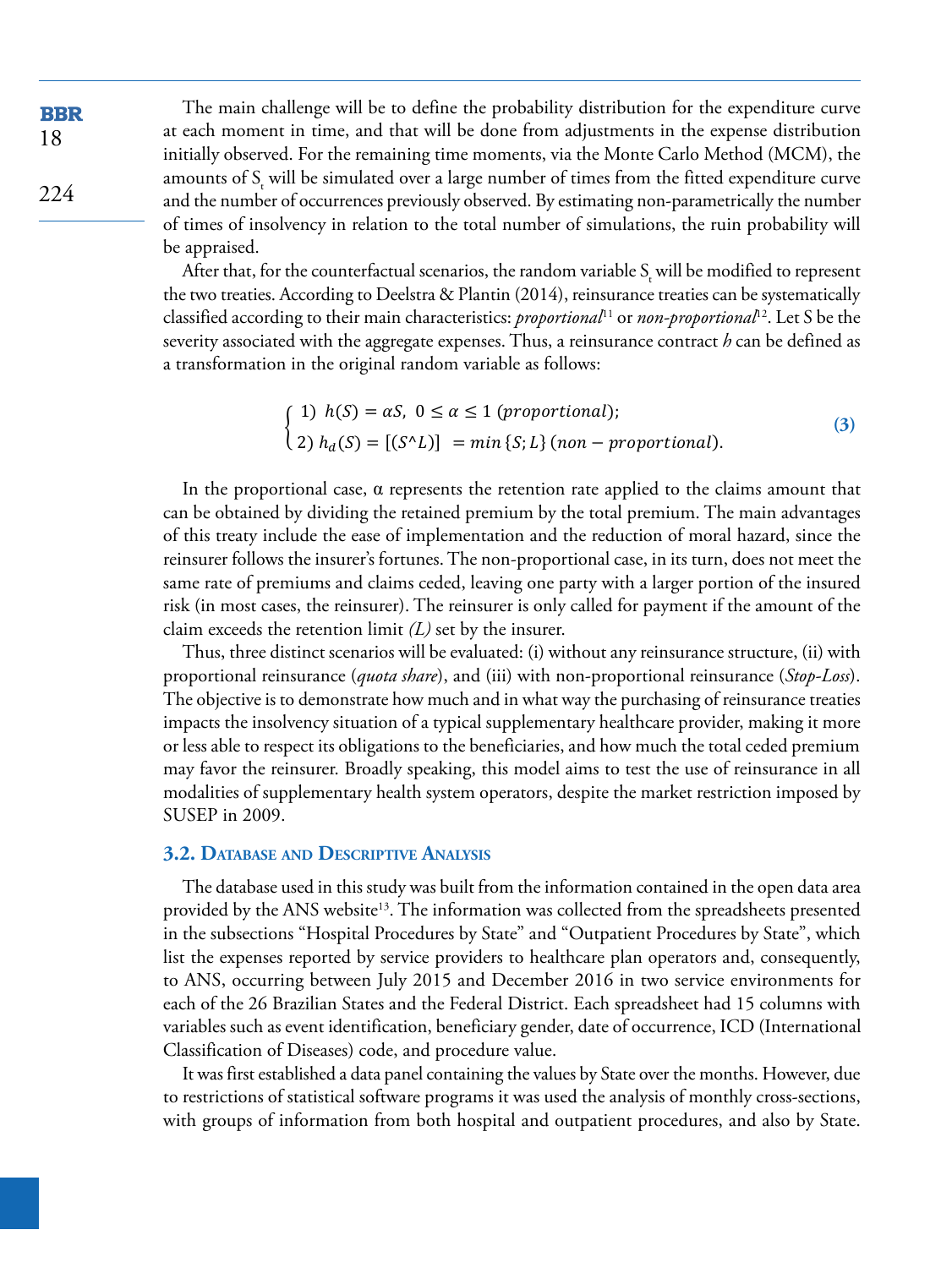Some original variables were disregarded, such as event identification, city of occurrence, and ICD sublevels, but a dummy variable was included to distinguish the two types of procedures. As for the data cleansing, the records without indication of gender, and age and values of procedures less than 1.00 BRL were also disregarded. The final database, composed of 18 cross-sections, totaled 467,260,599 observations. In relation to the 510,408,827 initial occurrences, there was a reduction of 8.45%. Table 1 shows the descriptive statistics of procedures with total observation amounts, mean, median and standard deviations.

|                | Hospital and Outpatient Procedures |                    |            |              |             |  |  |  |  |
|----------------|------------------------------------|--------------------|------------|--------------|-------------|--|--|--|--|
| Month/Year     | Observations                       | Total Amount (BRL) | Mean (BRL) | Median (BRL) | S. D. (BRL) |  |  |  |  |
| July/2015      | 25,097,442                         | 1,857,400,000      | 74.03      | 55.80        | 263.43      |  |  |  |  |
| August/2015    | 25,756,626                         | 1,878,800,000      | 72.92      | 55.00        | 189.19      |  |  |  |  |
| September/2015 | 25,464,114                         | 1,888,100,000      | 74.14      | 55.00        | 196.53      |  |  |  |  |
| October/2015   | 26,613,723                         | 2,016,700,000      | 75.77      | 57.72        | 172.98      |  |  |  |  |
| November/2015  | 27,195,981                         | 2,159,400,000      | 79.41      | 60.00        | 209.80      |  |  |  |  |
| December/2015  | 24,028,905                         | 1,965,500,000      | 81.80      | 60.00        | 203.04      |  |  |  |  |
| January/2016   | 27,425,843                         | 2,217,600,000      | 80.87      | 60.00        | 524.83      |  |  |  |  |
| February/2016  | 27,983,925                         | 2,284,800,000      | 81.63      | 60.00        | 191.25      |  |  |  |  |
| March/2016     | 33,287,969                         | 2,717,600,000      | 81.63      | 60.00        | 184.22      |  |  |  |  |
| April/2016     | 29,951,517                         | 2,492,600,000      | 83.21      | 60.00        | 190.78      |  |  |  |  |
| May/2016       | 28,208,317                         | 2,390,800,000      | 84.75      | 60.96        | 195.40      |  |  |  |  |
| June/2016      | 27,942,415                         | 2,369,000,000      | 84.80      | 61.16        | 314.29      |  |  |  |  |
| July/2016      | 26,549,528                         | 2,273,100,000      | 85.63      | 61.00        | 445.25      |  |  |  |  |
| August/2016    | 27,481,919                         | 2,334,800,000      | 84.97      | 62.00        | 191.36      |  |  |  |  |
| September/2016 | 22,844,298                         | 1,968,400,000      | 86.16      | 62.00        | 206.02      |  |  |  |  |
| October/2016   | 22,641,954                         | 2,001,100,000      | 88.36      | 63.74        | 205.46      |  |  |  |  |
| November/2016  | 22,674,852                         | 1,967,800,000      | 86.79      | 62.06        | 189.94      |  |  |  |  |
| December/2016  | 16,111,271                         | 1,389,900,000      | 86.27      | 61.16        | 201.52      |  |  |  |  |
| Total          | 467,260,599                        | 38,173,400,000     |            |              |             |  |  |  |  |

## **Table 1**

*Database Descriptive Statistics – Observations and General Expenses*

*Source:* own elaboration, based on data from ANS – Open Data – 2018.

Table 1 shows that the observations of hospital and outpatient procedures are reasonably close to the average (around 26 million), with the maximum in March 2016 and the minimum in December 2016. As for expenses, this fact may be seen as well, that is, the monthly total amounts remain close to the average (around BRL 2 billion), with the minimum also in December and the maximum in April 2016. It is important to segregate expense information in *hospital* and *outpatient procedures* because, although the averages show an almost linear pattern in time, the medians are smaller, indicating asymmetry to the right, with a lower concentration of occurrences, and "long tail" events, corroborated by higher standard deviations caused by large expenses. Table 2 shows the difference between hospital and outpatient procedures in the first semester of 2016.

**BBR** 18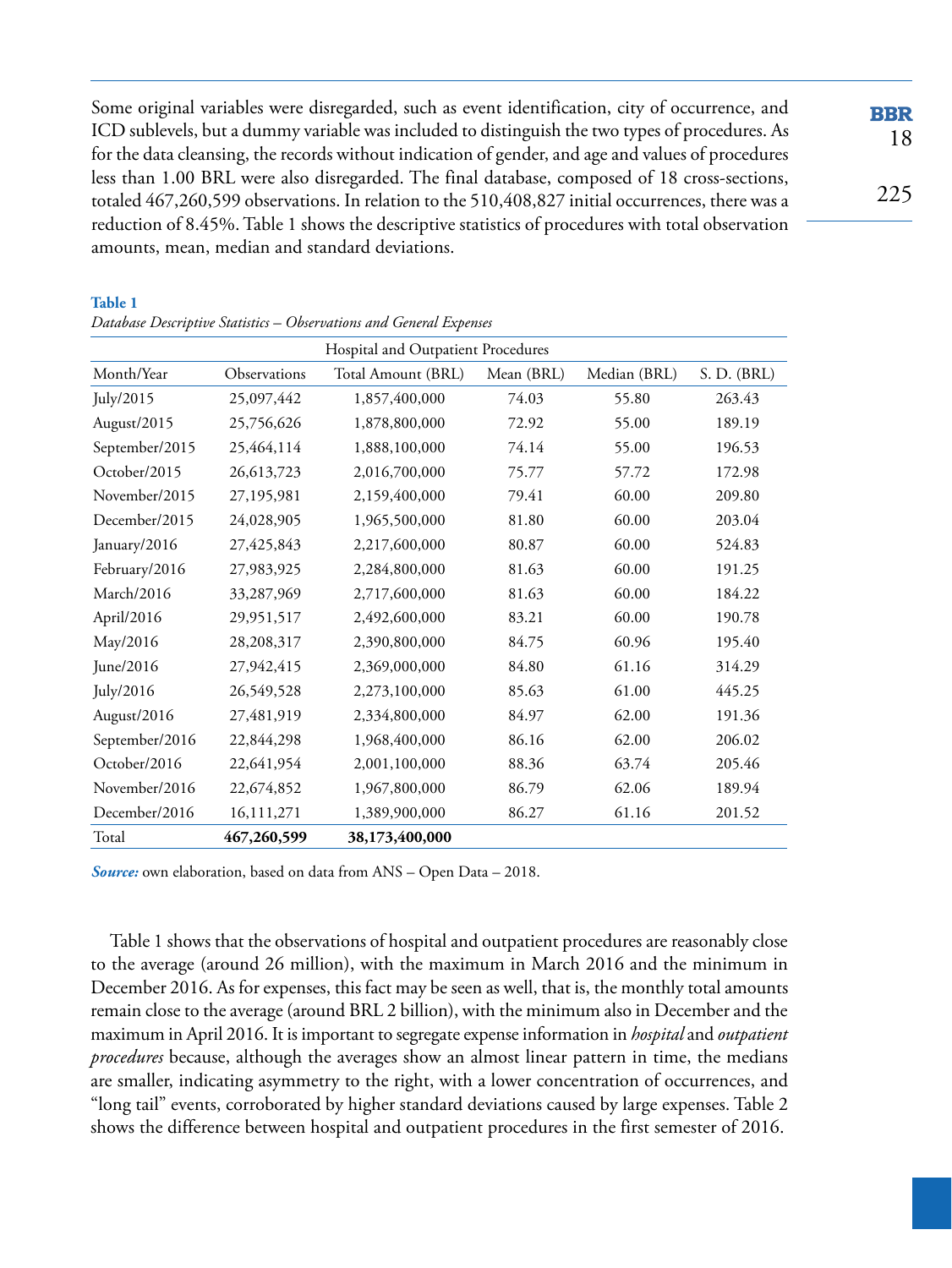| אניני<br>18 | Database Description – Observations and Expenses per Procedure in BRL |                            |        |                              |        |                     |       |        |        |  |  |  |
|-------------|-----------------------------------------------------------------------|----------------------------|--------|------------------------------|--------|---------------------|-------|--------|--------|--|--|--|
|             |                                                                       | <b>Hospital Procedures</b> |        | <b>Outpatient Procedures</b> |        |                     |       |        |        |  |  |  |
| 226         | Month/Year                                                            | Observations               | Mean   | Median                       | S. D.  | <b>Observations</b> | Mean  | Median | S. D.  |  |  |  |
|             | January $/2016$                                                       | 740,797                    | 401.68 | 168.00                       | 876.85 | 26,685,046          | 71.97 | 58.47  | 508.74 |  |  |  |
|             | February/2016                                                         | 765,372                    | 382.61 | 160.00                       | 841.70 | 27,218,553          | 73.17 | 59.40  | 122.74 |  |  |  |
|             | March/2016                                                            | 855,475                    | 386.44 | 162.27                       | 814.52 | 32,432,494          | 73.59 | 60.00  | 121.73 |  |  |  |
|             | April/2016                                                            | 858,315                    | 394.44 | 175.00                       | 817.21 | 29,093,202          | 74.03 | 60.00  | 121.76 |  |  |  |
|             | May/2016                                                              | 788,798                    | 397.86 | 165.00                       | 852.18 | 27,419,519          | 75.75 | 60.00  | 124.45 |  |  |  |
|             | June $/2016$                                                          | 784,143                    | 400.47 | 168.77                       | 831.67 | 27,158,272          | 75.68 | 60.00  | 280.54 |  |  |  |

**Table 2**

opp

*Source:* own elaboration, based on data from ANS – Open Data – 2018.

Table 2 indicates that the pattern for hospital and outpatient expenses maintains itself since the amounts of observations are reasonably close to the average of occurrences. In both procedures, there is asymmetry to the right (medians lower than the means) suggesting "long tail" presence, clearly for the standard deviations of hospital events, resulting from hospitalizations and longterm treatment. There is also inversion of proportions: for hospital procedures, there are fewer observations and higher averages; for outpatient procedures, more observations and smaller averages.

This descriptive analysis was stratified into two more layers: gender and age group. Age groups were separated according to the classification determined by the ANS: from 0 to 18 years old (range 1), from 19 to 23 (range 2), 24 to 28 (range 3), 29 to 33 (range 4), 34 to 38 (range 5), 39 to 43 (range 6), 44 to 48 (range 7), 49 to 53 (range 8), 54 to 58 (range 9), and 59 and over (range 10). Similarly, the average expenses by gender and age group, despite the *outliers*, remained the same over the period, either for outpatient, hospital (even with some expected variations) or both procedures simultaneously.

In the next section, the Equation 1 model will be tested in three scenarios: in the first one, called the "base scenario", without risk transfer mechanisms; in the second and third ones, proportional (quota share) and non-proportional (Stop-Loss) reinsurance treaties, respectively given by Equation 3, will be introduced so that the results for Equation 2 are compared to the base scenario.

### **4. MODEL APPLICATION AND RESULTS**

An algorithm<sup>14</sup> was implemented to receive the database and define premium income and aggregate claims amounts in order to estimate the ruin probability based on the Equation 1. Due to operational limitations, some adjustments were required. The first adaptation was made to the database: to accommodate a satisfactory number of events for the execution of the algorithm, one of the 18 cross-sections was chosen, since there is clear stability in the expenditure behavior of the expenses. Once it has the largest number of observations, the cross-section from March 2016 was chosen. The next step was to establish a sample of this cohort for the application of the model. Using the software R, a random sample containing 17.5% of the events was extracted (5,825,395 observations). The following step was to establish the number of beneficiaries for the expenses sample. For that, we considered the numbers of beneficiaries that were reported on the ANS website in December 2015 (49,212,099) and December 2016 (47,630,794), which, by linear interpolation, resulted in an estimated population of 48,816,773 beneficiaries. Fitting this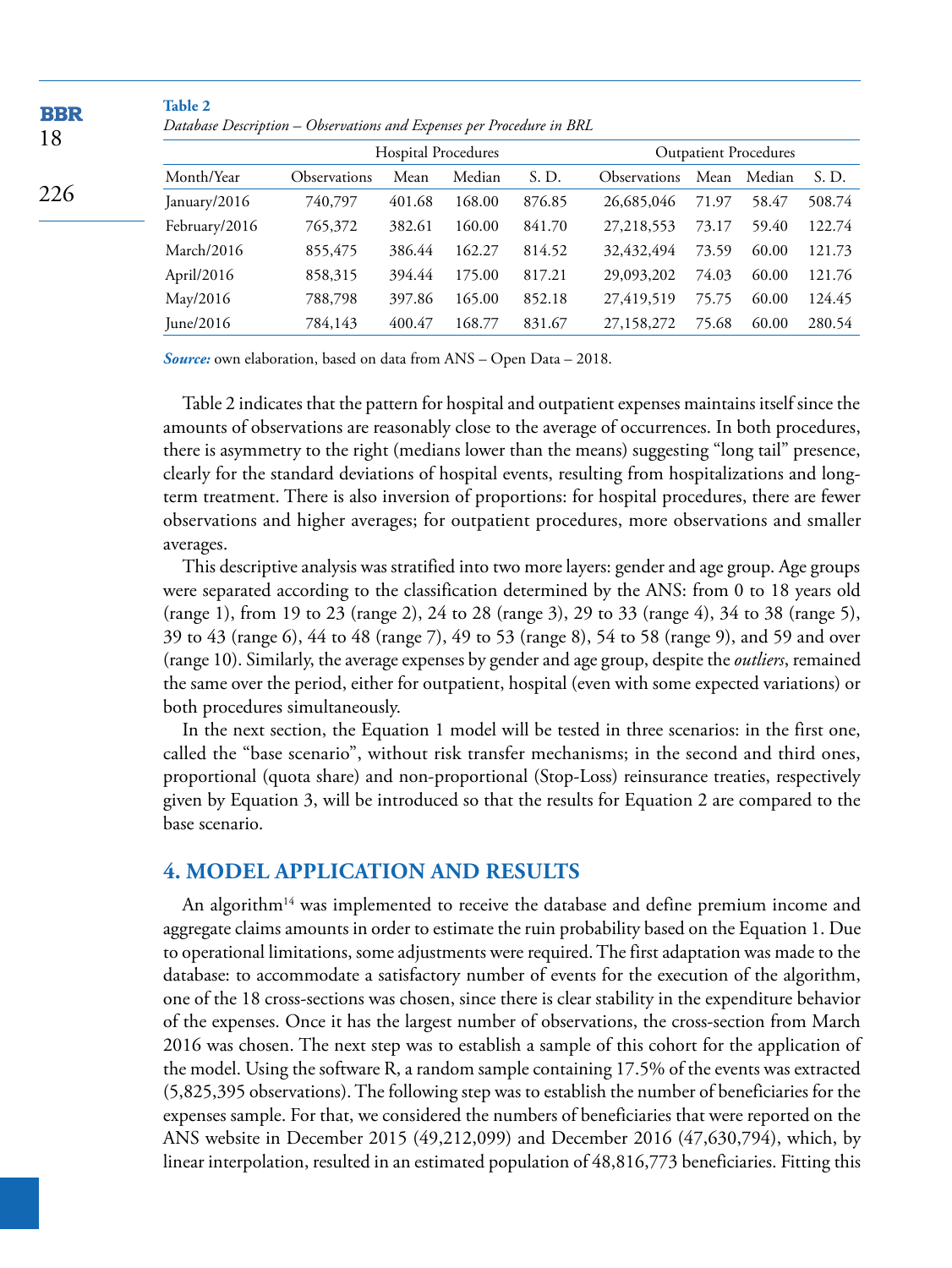number to the model and assuming the linear relationship, we took 17.5% of this population and applied an adjustment factor of 0.9589 for missing information on gender, age, and baseline values, resulting in 8,191,841 participants.

As for the pure premium values by age group, the amounts were estimated from the 2015 ANS Pricing Panel<sup>15</sup>. Based on the amount of BRL 610.24, which depicts the average commercial premium of health plans in December 2015 in the Federation Units for the 44 to 48 years old (range 7), a relationship between the ranges within ANS specifications and discounting the average total loadings by age group, pure premiums were found by age group, as shown in Table 3.

|            |          | Total of Beneficiaries |                 |             |                  | Hospital and Outpatient Procedures |                     |                     |
|------------|----------|------------------------|-----------------|-------------|------------------|------------------------------------|---------------------|---------------------|
|            | Group    | $\mathbf N$            | Mean<br>Premium | $\mathbf N$ | Mean<br>Expenses | S. D.<br>Expenses                  | Maximum<br>Expenses | Minimum<br>Expenses |
|            | Group 1  | 1,048,556              | 159.11          | 458,553     | 69.63            | 117.95                             | 36,000.00           | 1.00                |
|            | Group 2  | 269,512                | 198.02          | 101,842     | 73.62            | 157.34                             | 26,015.43           | 1.00                |
|            | Group 3  | 330,131                | 246.59          | 142,261     | 76.42            | 149.35                             | 14,372.00           | 1.00                |
|            | Group 4  | 390,751                | 273.80          | 175,821     | 79.31            | 161.16                             | 17,000.00           | 1.00                |
|            | Group 5  | 382,559                | 292.87          | 184,122     | 83.46            | 169.83                             | 16,200.00           | 1.00                |
| <b>MEN</b> | Group 6  | 296,545                | 342.03          | 156,925     | 83.87            | 179.65                             | 25,153.15           | 1.00                |
|            | Group 7  | 249,032                | 412.40          | 147,763     | 85.03            | 172.86                             | 17,350.00           | 1.00                |
|            | Group 8  | 227,733                | 487.48          | 149,735     | 87.79            | 329.51                             | 101,848.36          | 1.00                |
|            | Group 9  | 185,136                | 583.24          | 135,826     | 90.75            | 238.40                             | 26,400.00           | 1.00                |
|            | Group 10 | 427,614                | 967.98          | 418,191     | 97.23            | 289.16                             | 37,800.00           | 1.00                |
|            | Group 1  | 1,023,980              | 159.11          | 461,570     | 68.15            | 109.09                             | 16,000.00           | 1.00                |
|            | Group 2  | 305,556                | 198.02          | 210,464     | 72.93            | 123.80                             | 10,080.15           | 1.00                |
|            | Group 3  | 397,304                | 246.59          | 324,321     | 78.57            | 156.14                             | 21,869.61           | 1.00                |
|            | Group 4  | 462,020                | 273.80          | 405,221     | 84.10            | 169.99                             | 18,314.15           | 1.00                |
| WOMEN      | Group 5  | 442,359                | 292.87          | 401,745     | 86.32            | 208.37                             | 38,004.00           | 1.00                |
|            | Group 6  | 339,142                | 342.03          | 322,382     | 84.63            | 183.24                             | 25,000.00           | 1.00                |
|            | Group 7  | 286,714                | 412.40          | 290,832     | 82.94            | 173.25                             | 36,843.72           | 1.00                |
|            | Group 8  | 266,235                | 487.48          | 291,441     | 82.10            | 166.50                             | 24,500.00           | 1.00                |
|            | Group 9  | 224,456                | 583.24          | 254,688     | 82.57            | 163.99                             | 16,276.33           | 1.00                |
|            | Group 10 | 636,506                | 967.98          | 791,692     | 84.30            | 208.89                             | 50,000.00           | 1.00                |
|            | Total    | 8,191,841              |                 | 5,825,395   |                  |                                    |                     |                     |

#### *Beneficiaries, Pure Premiums, and Procedure Expenses by Age Group*

**Table 3**

*Source:* own elaboration.

The last adjustment was made in the expense distribution with hospital and outpatient procedures to be used for stochastic development of simulations over different time periods. From the amounts observed in the database, different probability distributions were fitted to data by maximum likelihood and their parameters were obtained. To fit the curve that best described the expense pattern, seven parametric distributions were taken: Exponential, Gamma, Normal, Log-Normal, Weibull, Inverse Weibull and Pareto, and, out of them, the one with the lowest BIC (*Bayesian Information Criterion*) index was chosen.

**BBR** 18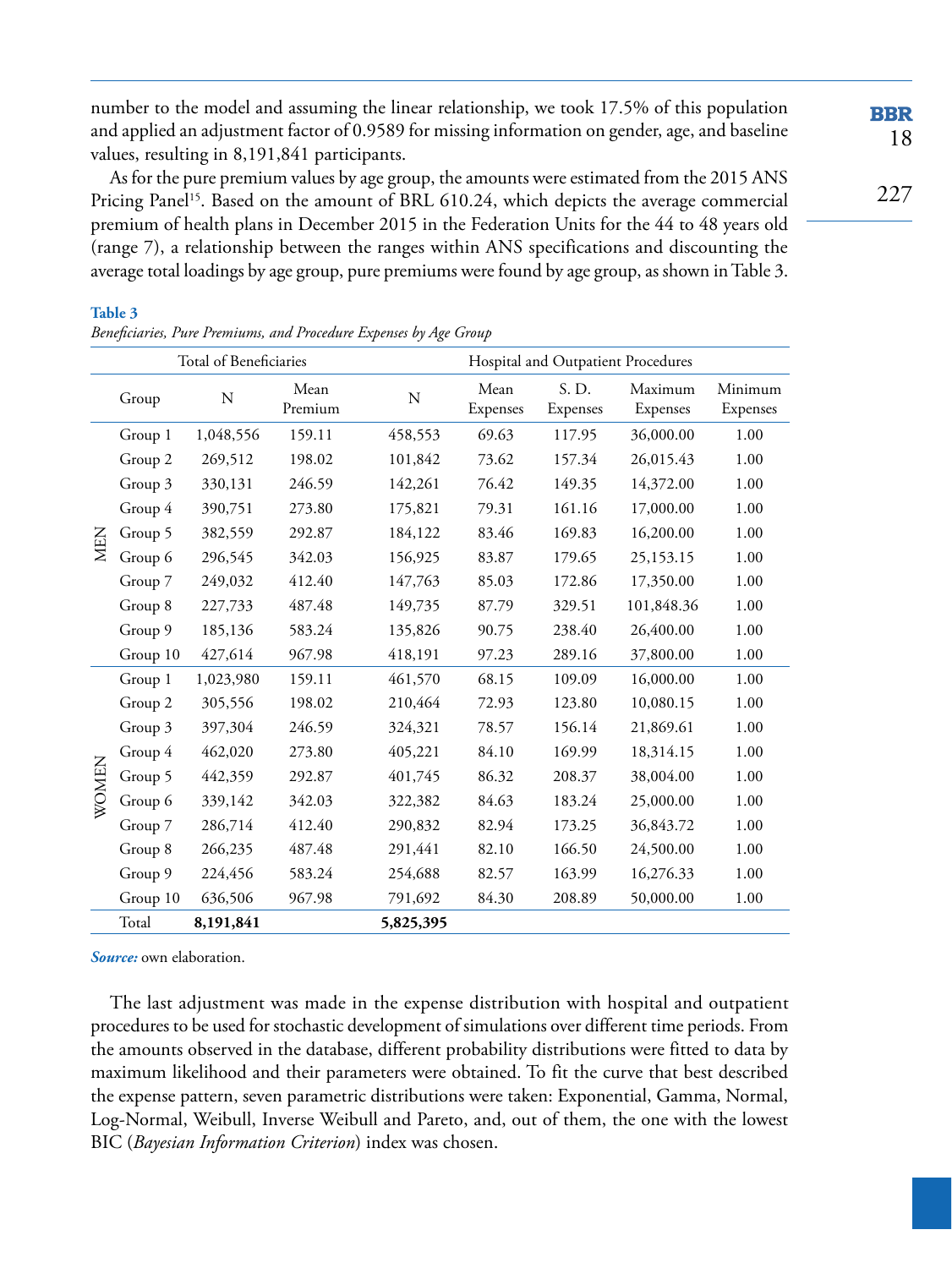| <b>BBR</b><br>18 | Table 4<br>Best fit distributions, by age group and by gender, and their parameters |            |            |      |          |            |            |      |          |                        |            |      |          |
|------------------|-------------------------------------------------------------------------------------|------------|------------|------|----------|------------|------------|------|----------|------------------------|------------|------|----------|
|                  | Group                                                                               |            | Distr.     | μ    | $\sigma$ |            | Distr.     | μ    | $\sigma$ |                        | Distr.     | μ    | $\sigma$ |
|                  |                                                                                     |            | Log-normal | 3.86 | 0.88     |            | Log-normal | 3.87 | 0.89     |                        | Log-normal | 3.85 | 0.88     |
| 228              | 2                                                                                   | Log-normal | 3.83       | 0.95 |          | Log-normal | 3.80       | 0.98 |          | Log-normal             | 3.84       | 0.94 |          |
|                  | 3                                                                                   |            | Log-normal | 3.86 | 0.97     |            | Log-normal | 3.81 | 1.00     |                        | Log-normal | 3.88 | 0.96     |
|                  | $\overline{4}$                                                                      | <b>MEN</b> | Log-normal | 3.89 | 0.99     |            | Log-normal | 3.82 | 1.02     |                        | Log-normal | 3.92 | 0.98     |
|                  | 5                                                                                   |            | Log-normal | 3.91 | 1.00     | 짐          | Log-normal | 3.85 | 1.04     | <b>MEN</b>             | Log-normal | 3.94 | 0.98     |
|                  | 6                                                                                   | ಜ          | Log-normal | 3.90 | 1.00     | Z          | Log-normal | 3.85 | 1.04     | $\overline{\text{SO}}$ | Log-normal | 3.92 | 0.98     |
|                  | 7                                                                                   | MEN        | Log-normal | 3.90 | 1.00     |            | Log-normal | 3.86 | 1.04     |                        | Log-normal | 3.91 | 0.98     |
|                  | 8                                                                                   |            | Log-normal | 3.89 | 1.01     |            | Log-normal | 3.88 | 1.05     |                        | Log-normal | 3.90 | 0.99     |
|                  | 9                                                                                   |            | Log-normal | 3.90 | 1.02     |            | Log-normal | 3.90 | 1.06     |                        | Log-normal | 3.90 | 1.00     |
|                  | 10                                                                                  |            | Log-normal | 3.88 | 1.05     |            | Log-normal | 3.91 | 1.08     |                        | Log-normal | 3.87 | 1.03     |

*Source:* own elaboration.

For the total sample, by analyzing the results, the distribution with the best fit was the Log-Normal, with parameters 3.88 (μ, the mean) and 0.99 (σ, the standard deviation). The same operation was repeated for the 10 age groups of the sample and for sex per group, all of which also resulted in Log-Normal, in line with international evidence (Deb & Norton, 2018). Thus, the expected assumption of the asymmetric right-tailed and long-tailed statistical curves (extreme events) was verified, as seen in Table 4. Once these adjustments were completed, 1,000 trajectory simulations were performed within the 120-month horizon of Equation 1 via Monte Carlo Method in order to calculate the aggregate expenses by sample, by age group, and by sex, and thus estimating the ruin probability for each of these segmentations. The results, without and with reinsurance treaties, are presented as follows.

#### **4.1. Results – Base Scenario**

The evaluation of the first scenario consisted of 1,000 simulations of ruin model (Equation 1) over a 120-month period, with an initial capital equal to zero, revenues generated by the product between the pure premium and total number of beneficiaries, both by age group, and claims (aggregate expenses) from the random simulations of expenses by the fitted curves. Unexpectedly, for all cases, no insolvency situation was verified. This may be due to the massification of the outpatient procedures, whose concentration of the expenses is below the average, considering the lower number of occurrences of hospital procedures and the higher proportion of revenue in relation to expenses in the original chosen period, which was the basis for the stochastic simulations.

In order to eliminate the financial impacts from the database or adjustments, the minimum expenses were hardened in four scenarios which are, respectively, equivalent to BRL 100.00, BRL 300.00, BRL 500.00, and BRL 1,000.00, keeping all other elements constant. The probability distributions fitted to expenses were re-estimated taking into account these new minimum values and the maximum likelihood estimation method. There was a change in the distribution for the aggregate claims' estimation from *Log-Normal* to *Inverse Weibull* in all cases. Applying the risk model from Equation 1, the occurrence of ruin in the simulated processes has started to appear with the minimum expense amount of BRL 300.00. For this scenario, the total expenses of the sample can be fitted into an *Inverse Weibull* distribution, with parameters 2.96 (κ, the form) and 4.33 ( $\lambda$ , the scale) <sup>16</sup>. Ranging the solvency capital from BRL 0 to 50 billion, at every one billion,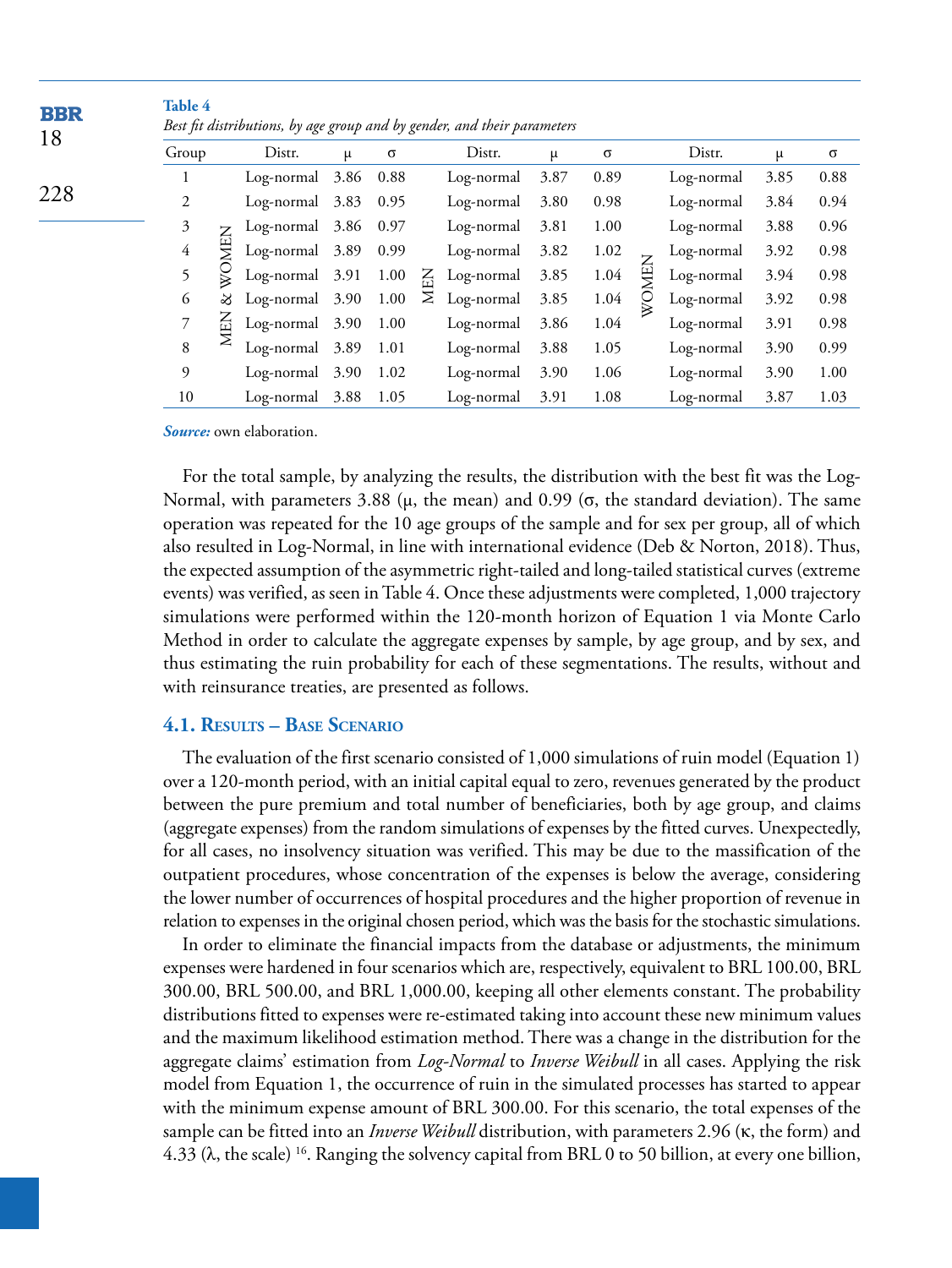it has been found that the process leaves the surely insolvent situation between BRL 43 and 44 billion. This was repeated for the age groups and for sex by age group. For the first case, as seen in the solvency capital of Table 5, unexpectedly the lower age group is the last to emerge from a hypothetical insolvency situation, between BRL 19 and 20 billion, indicating lower premiums revenues against expenses. In contrast, no insolvency was found for the higher age range.

| Age            | Solvency Capital $(U_0)$ – in BRL billions |       |       |       |       |       |       |       |       |       |
|----------------|--------------------------------------------|-------|-------|-------|-------|-------|-------|-------|-------|-------|
| Group          | 11                                         | 12    | 13    | 14    | 15    | 16    | 17    | 18    | 19    | 20    |
| T              | 100%                                       | 100%  | 100%  | 100%  | 100%  | 100%  | 100%  | 65,1% | $0\%$ | 0%    |
| 2              | 0%                                         | 0%    | $0\%$ | 0%    | $0\%$ | $0\%$ | 0%    | 0%    | $0\%$ | 0%    |
| 3              | 100%                                       | 0%    | $0\%$ | 0%    | $0\%$ | $0\%$ | $0\%$ | 0%    | $0\%$ | 0%    |
| $\overline{4}$ | 100%                                       | 100%  | 100%  | 0%    | $0\%$ | $0\%$ | $0\%$ | 0%    | $0\%$ | 0%    |
| 5              | 100%                                       | 100%  | 0%    | 0%    | $0\%$ | $0\%$ | $0\%$ | 0%    | $0\%$ | 0%    |
| 6              | $0\%$                                      | $0\%$ | $0\%$ | $0\%$ | $0\%$ | $0\%$ | $0\%$ | 0%    | $0\%$ | $0\%$ |
| 7              | $0\%$                                      | $0\%$ | $0\%$ | 0%    | $0\%$ | $0\%$ | $0\%$ | 0%    | 0%    | $0\%$ |
| 8              | 0%                                         | $0\%$ | $0\%$ | $0\%$ | $0\%$ | $0\%$ | $0\%$ | 0%    | 0%    | $0\%$ |
| 9              | 0%                                         | 0%    | $0\%$ | $0\%$ | $0\%$ | $0\%$ | $0\%$ | 0%    | 0%    | $0\%$ |
| 10             | $0\%$                                      | 0%    | $0\%$ | 0%    | $0\%$ | $0\%$ | 0%    | 0%    | 0%    | 0%    |

**Table 5** *Ruin Probabilities – Age Group (Both Genders) – Minimum Expense BRL 300.00*

*Source:* own elaboration.

Therefore, it can be noted that the insolvency decreased as the solvency capital increased. Once it is a market with revenues in the billions, the visualization of the ruin probability decay tends to be difficult as it occurs in the millions.

#### **4.2. Results – With Reinsurance Treaties**

Taking the base scenario of the previous subsection, with the minimum expense equivalent to BRL 300.00, the proportional (quota share) and non-proportional (Stop-Loss) reinsurance treaties were tested. For the quota share treaties, the values of 80% and 60% were assumed for α, from Equation 3, which refers to the proportion of premiums and claims retained by the operators. In the first case, it has been found that the insolvency situation of the sample was left between BRL 34 and 35 billion of solvency capital, compared to the BRL 43 to 44 billion of the base scenario. This is a financial relief of around BRL 10 billion for healthcare providers, a smoothing of 20% of the solvency capital. In the second case, the result fell to BRL 26 to 27 billion, further reducing the need for solvency capital. These results are aligned with those shown by Garven & Lamm-Tennant (2003) and Cummins et al. (2008).

If both groups, age and age by gender, are evaluated in the same ruin model, with quota share treaties assuming  $\alpha$  as 80% and 60%, there is also a softening of the solvency capital needed. The three most insolvent curves of age groups were taken in relation to the premiums' revenues: the first age group (0 to 18 years old), the first male age group (0 to 18 years old) and the fourth female age group (29 to 33 years old). In all of them, there was a reduction in ruin probability with the increase of solvency capital and with the decrease of retention of premiums and claims – that is, with a higher percentage ceded to the reinsurer.

**BBR** 18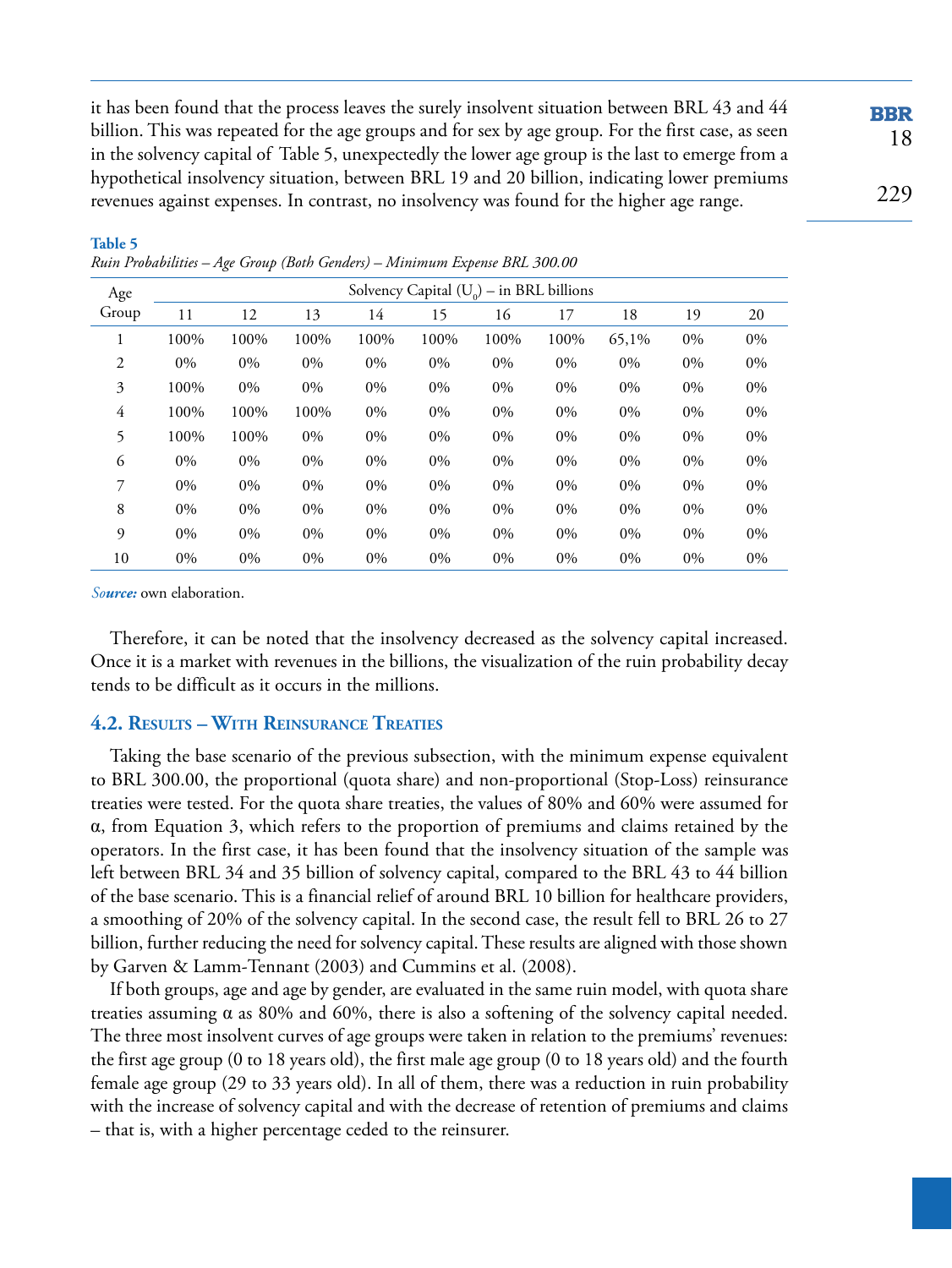

*Figure 2.* Comparison between Solvency Capital and Ruin Probability by Age Group and Sex, with the purchasing of proportional reinsurance treaties (quota share). *Source:* own elaboration.

With these results, it is evident that the purchasing of quota share treaties may contribute to the health operators' solvency, especially by reducing the required capital for operation – in this study, a reduction from 20 to 40% of capital. However, Chen et al*.* (2001) emphasized that there would be a negative impact on premium revenues.

For the purchasing of Stop-Loss treaties, two scenarios were also conceived: the first one with a retention limit of 80% of the operators' total expenses per period and the second with a limit of 95%. The reinsurance premium was calculated as the average aggregate expenses ceded, weighted by the probabilities of tail events, i.e., expenses whose values exceed an empirical threshold (20% and 5%, respectively). Subsequently, to the risk process (Equation 1) for each time t, the corresponding reinsurance premium was subtracted from premium revenues, in addition to the aggregate claims retained by the operators.



*Figure 3.* Comparison between Solvency Capital and Ruin Probabilities by Age Group and Sex, with the purchasing of non-proportional reinsurance treaties (Stop-Loss). *Source:* own elaboration.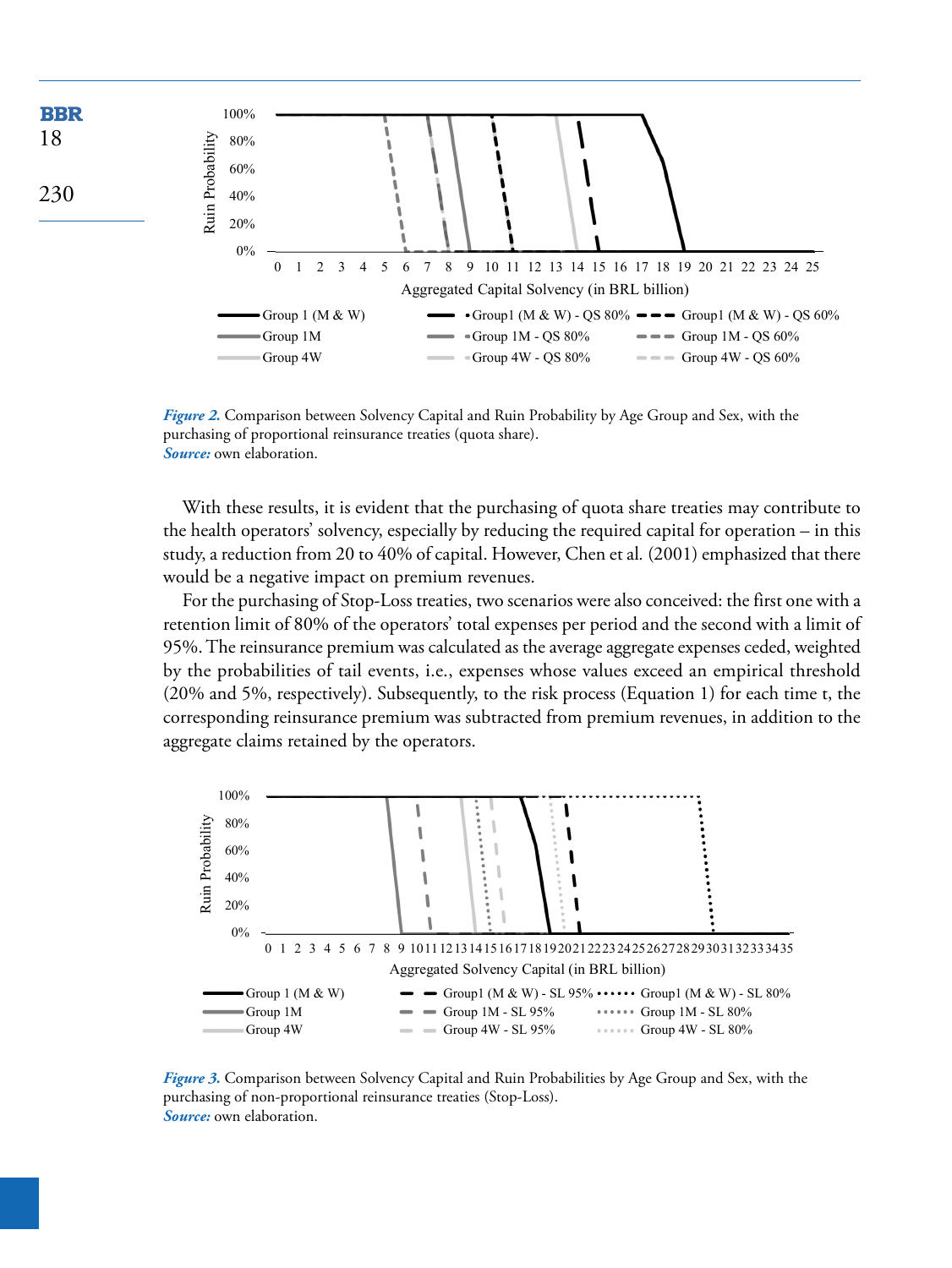It was expected that the imposition of a threshold to transfer risks to the reinsurer could mitigate the solvency capital, as the insurer would be yielding the highest possible indemnity amounts. However, it was found that, no matter the retention volume (whether 80% or 95%), the solvency capital needed to maintain the same ruin probability increased from BRL 44 billion to 126 billion (with 80% retention) and 65 billion (95%). If age group and sex segmentation are considered, similar behavior is observed: as shown in Figure 3, the separation of BRL 30 and 21 billion for age group 1 in comparison to the BRL 19 billion base scenario, and BRL 20 and 16 billion in comparison to the BRL 14 billion for women in age group 4. This effect is explained by the fact that Stop-Loss has the highest reinsurance premium among all reinsurance treaties. Since the value of the reinsurance premium transferred is measured as the expected tail (*expected shortfall*), it does not respect the proportionality defined in the contract, as in the case of quota share.

There is a similar evidence in the literature: Cummins et al. (2008) mention that the reinsurance cost may be higher than the actuarial fair value of the negotiated risk for insurers operating shortterm contracts (such as the health care contracts in Brazil). Thus, the ceded portion in reinsurance premiums may worsen the financial situation by bringing insurers to more potential insolvency scenarios, despite the protection provided against high severity outliers (typical insurable risk). Moreover, the data (Tables 2 and 3) show that operators in Brazil experience a high number of occurrences of outpatient procedures, whose low average values could not justify the purchasing of Stop-Loss treaties, except for recurrent events or those that are more expensive, such as hospital ones (on a smaller scale, with greater severity).

Figure 4 summarizes the scenarios analyzed, with and without reinsurance treaties, showing that the adoption of these mechanisms, despite the legal restriction, can help the financial sustainability of healthcare plan operators.



*Figure 4.* Comparison between Solvency Capital and Ruin Probability by Age Group and Sex, with the purchasing of quota share and Stop-Loss treaties. *Source:* own elaboration.

### **5. FINAL REMARKS**

The financial sustainability of the supplementary health industry in Brazil has been widely discussed, as its funding has had severe impacts in recent years. Regulatory changes, the aging of the population, and medical and hospital costs variation above inflation are some of the factors that directly affect healthcare plan operators. If their accounts are unbalanced, these changes may interfere their results and they may become insolvent and ultimately ruins can be declared.

**BBR** 18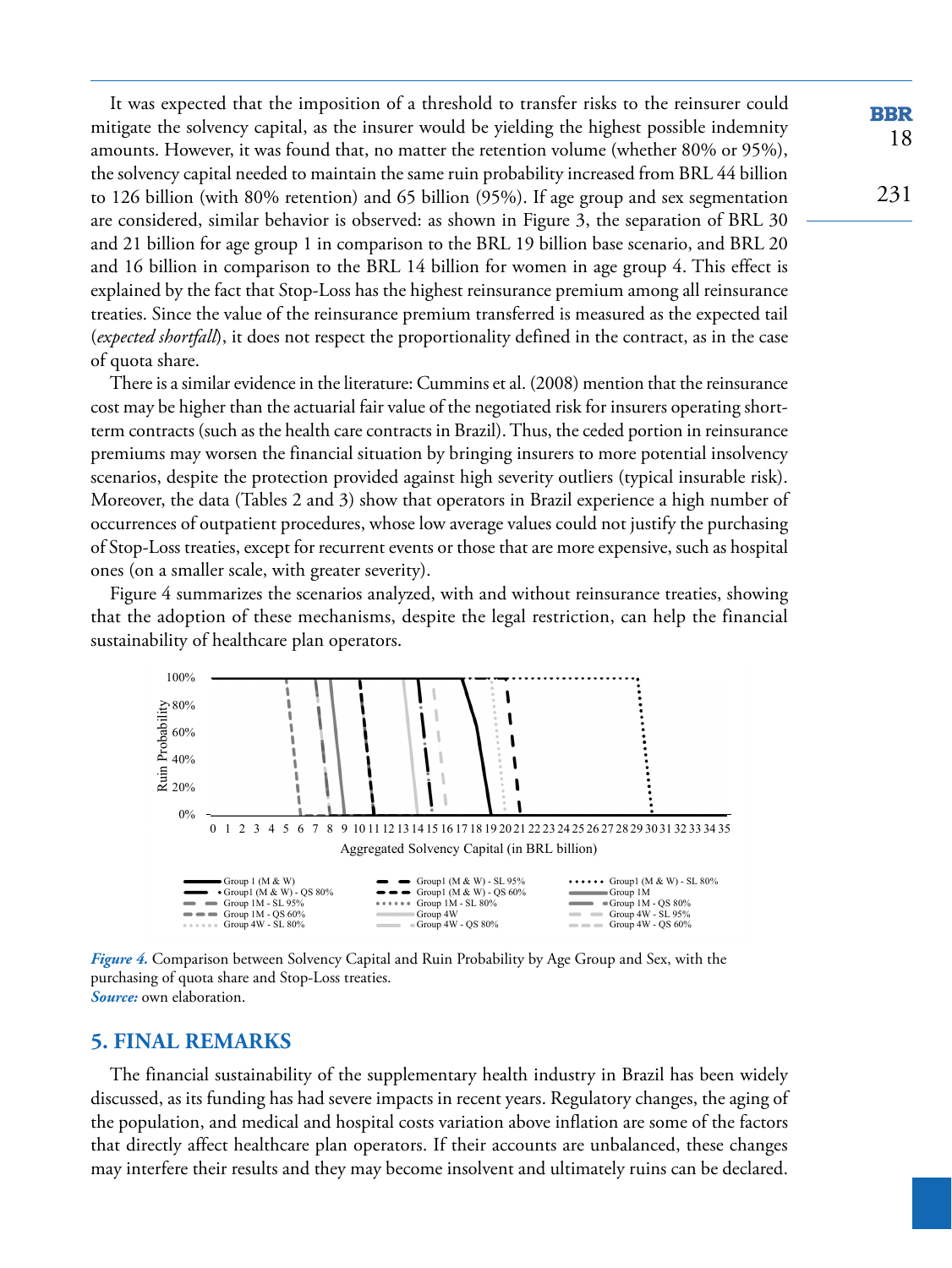Intrinsic to companies that work with a large number of risks, insolvency is a recurring theme in the actuarial literature and tends to be mitigated in several ways. In both risk management and asset protection, the aim is to minimize the ruin probability of a company. And one of the mechanisms that an insurer can use is the reinsurance, as one or more reinsurers assume, through a formal contract and premium payment, the liability to indemnify the ceding company from the maximum indemnity limit.

Given this context, the present work, based on stochastic risk processes and the ruin theory, used official data from the supplementary health industry, seeking to conduct a counterfactual study comparing the current scenario of health operators to a hypothetical scenario, with the introduction of proportional and non-proportional reinsurance treaties in order to ascertain how and how much the medium and long-term insolvency situation could be solved. The results suggest that purchasing proportional reinsurance (quota share) may improve the solvency of healthcare providers, softening the required capital by 20 to 40%. By purchasing the non-proportional Stop-Loss treaty, the results indicated a higher need for solvency capital to maintain the same level of ruin probability found in other scenarios, due to the high premiums associated with tail events, which may suggest caution in their adoption, even for high severity events such as hospital procedures.

Finally, it is suggested that, if the reinsurance purchasing in supplementary health is allowed, future studies should address not only the treaties indicated here, but also coordinate them with other contract options and other risk transfer tools, like deductibles and co-payments. Based on evidence found in this exploratory study, it is also possible to test hypotheses of effectiveness regarding the adoption of mixed contractual arrangements by supplementary healthcare plan operators of different legal natures, assisting managers of the sector in making decisions. Moreover, new databases could be used, since TISS does not yet cover the entire Brazilian market, which is one of the main limitations of this study.

### **REFERENCES**

18

**BBR** 

- Barros, J. L. (2013). *Aplicação de Modelos de Previsão de Insolvência nas Operadoras de Planos de Saúde do Brasil*. Dissertação de Mestrado. Fundação Instituto Capixaba de Pesquisas em Contabilidade, Economia e Finanças, Espírito Santo.
- Bowers, N. L., Gerber, H. U., Hickman, J. C., Jones, D. A., & Nesbitt, J. (1997). *Actuarial Mathematics*. The Society of Actuaries.
- Chan, L. S., & Joaquin, D. C. (2010). Using simulation to support the reinsurance decision of a medical stop-loss provider. *Insurance Markets and Companies: Analyses and Actuarial Computations*, v. 1, n. 2, p. 65-77.
- Chen, Y., Hamwi, I., & Hudson, T. (2001). The effect of ceded reinsurance on solvency of primary insurers. *International Advances in Economic Research*, v.7(1), p. 65-82.
- Cummins, J. D., Dionne, G., Gagné, R., & Nouira, A. (2008). The Costs and Benefits of Reinsurance. *Cahiers de recherche 08-04*, HEC Montréal, Institut d'économie appliquée.
- Deb, P., & Norton, E. C. (2018). Modeling Health Care Expenditures and Use. *Annual Review of Public Health*, *39*, 489-505.
- Deelstra, G., & Plantin, G. (2014). *Risk Theory and Reinsurance*. EAA Series ed. London: Springer.
- Garven, J. R., & Lamm-Tennant, J. (2003). The Demand for Reinsurance: Theory and Empirical Tests. *Insurance and Risk Management*, v. 7, n. 3, pp. 217-237.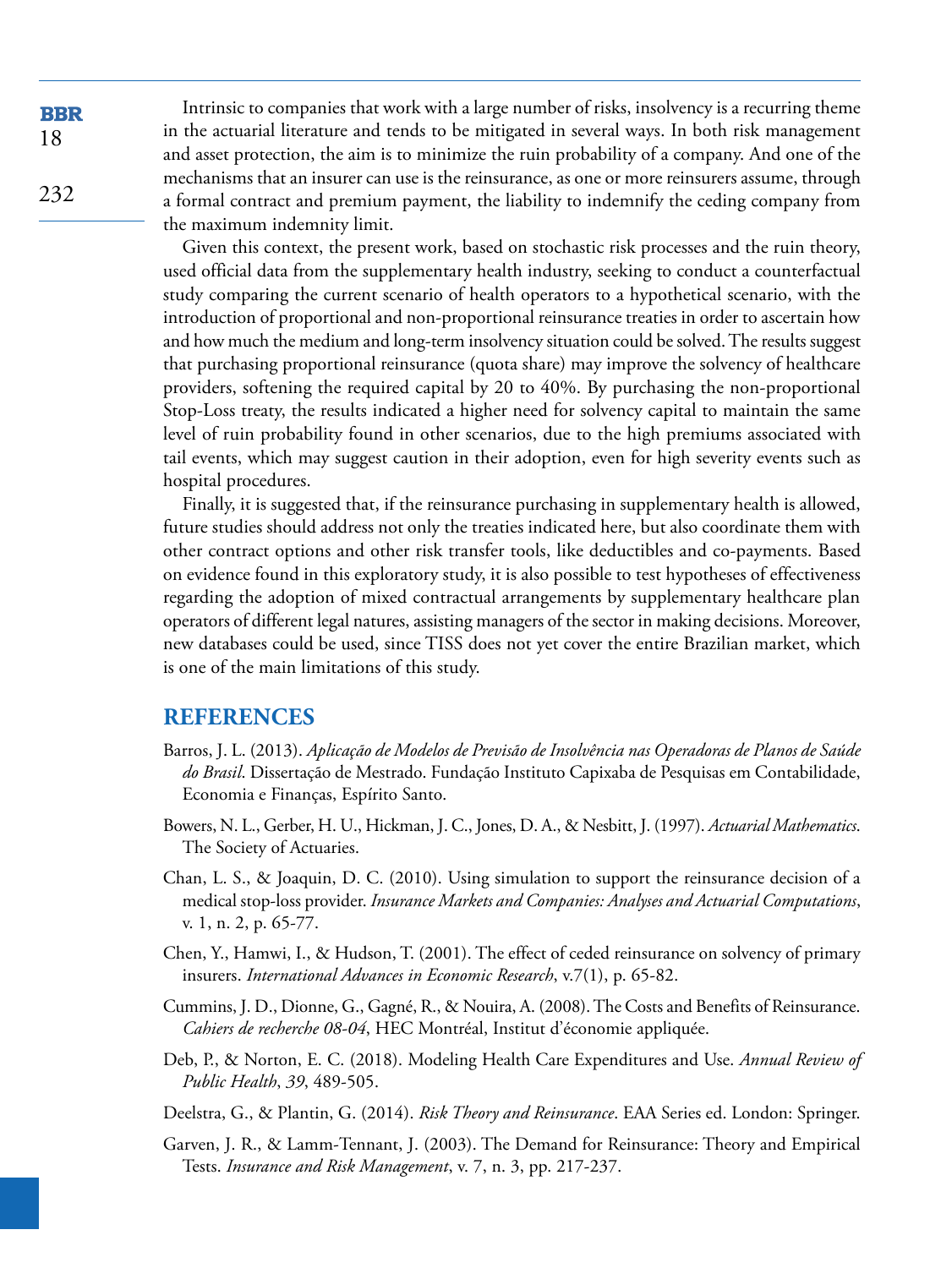| Geruso, M., & McGuire, M. (2016). Tradeoffs in the Design of Health Plan Payment Systems: Fit,<br>Power and Balance. American Jornal of Health Economics, v. 47, p. 1-19.                                                                                                             | <b>BBR</b><br>18 |
|---------------------------------------------------------------------------------------------------------------------------------------------------------------------------------------------------------------------------------------------------------------------------------------|------------------|
| Guimarães, A. L. S., & Alves, W. O. (2009). Prevendo a Insolvência de Operadoras de Planos de<br>Saúde. Revista de Administração de Empresas, v. 49, n. 4, p. 459-471.                                                                                                                | 233              |
| Kasumo, C., Kasozi, J., & Kuznetsov, D. (2018). On Minimizing the Ultimate Ruin Probability of<br>an Insurer by Reinsurance. Journal of Applied Mathematics, v. 2018, p. 1-11.                                                                                                        |                  |
| Layton, T. J., Ellis, R. P., McGuire, T. G, & Van Kleef, R. (2017). Measuring efficiency of health plan<br>payment systems in managed competition health insurance markets. Journal of Health Economics,<br>56, 237-255.                                                              |                  |
| Layton, T. J., McGuire, T. G., & Sinaiko, A. (2016). Risk Corridors and Reinsurance in Heatlh<br>Insurance Marketplaces. American Journal of Health Economics, v. 2, n. 1, pp. 66-95.                                                                                                 |                  |
| Lemos, S. R. R. (2008). Probabilidade de Ruína no Mercado de Seguros: Fundamentos Teóricos e Alguns<br>Resultados de Simulação. Dissertação de Mestrado. Universidade Federal de Pernambuco, Pernambuco.                                                                              |                  |
| Maia, A. C., Andrade, M. V., & Oliveira, A. M. H. C. (2004). O risco moral no sistema de saúde<br>suplementar brasileiro. Anais do XXXII Encontro Nacional de Economia.                                                                                                               |                  |
| Maia, A. C., & Carvalho, J. V. F. (2020). A espiral de antisseleção no mercado brasileiro de planos<br>de saúde individuais. Estudos Econômicos, v. 50, n. 3, pp. 535-568.                                                                                                            |                  |
| McGuire, T. G., Schillo, S., & van Kleef, R. C. (2020). Reinsurance, Repayments, and Risk Adjustment<br>in Individual Health Insurance: Germany, the Netherlands, and the US Marketplaces. American<br>Journal of Health Economics, 6(1), 139-168.                                    |                  |
| Sá, M. C., Maciel Jr., J. N., & Reinaldo, L. M. (2017). Processo de Ruína Finito: Um Estudo de Caso<br>na Saúde Suplementar no Brasil. Revista Evidenciação Contábil & Finanças, v. 5, n. 2, p. 88-103.                                                                               |                  |
| Schmid, C. P. R., & Beck, K. (2016). Re-insurance in the Swiss health insurance market: Fit, power,<br>and balance. <i>Health Policy</i> , 120(7), 848-855.                                                                                                                           |                  |
| Wammes, J. J. G., Tanke, M., Jonkers, W., Westert, G. P., Van Der Wees, P. J., & Jeurissen, P. P.<br>T. (2017). Characteristics and healthcare utilisation patterns of high-cost beneficiaries in the<br>Netherlands: a cross-sectional claims database study. BMJ Open; v7: e017775. |                  |
| Wammes, J. J. G., Tanke, M., Westert, G. P., Van Der Wees, P. J., & Jeurissen, P. P. T. (2018). Systematic<br>review of high-cost patients' characteristics and healthcare utilisation. BMJ Open, 8:e023113.                                                                          |                  |
|                                                                                                                                                                                                                                                                                       |                  |
|                                                                                                                                                                                                                                                                                       |                  |
|                                                                                                                                                                                                                                                                                       |                  |
|                                                                                                                                                                                                                                                                                       |                  |
|                                                                                                                                                                                                                                                                                       |                  |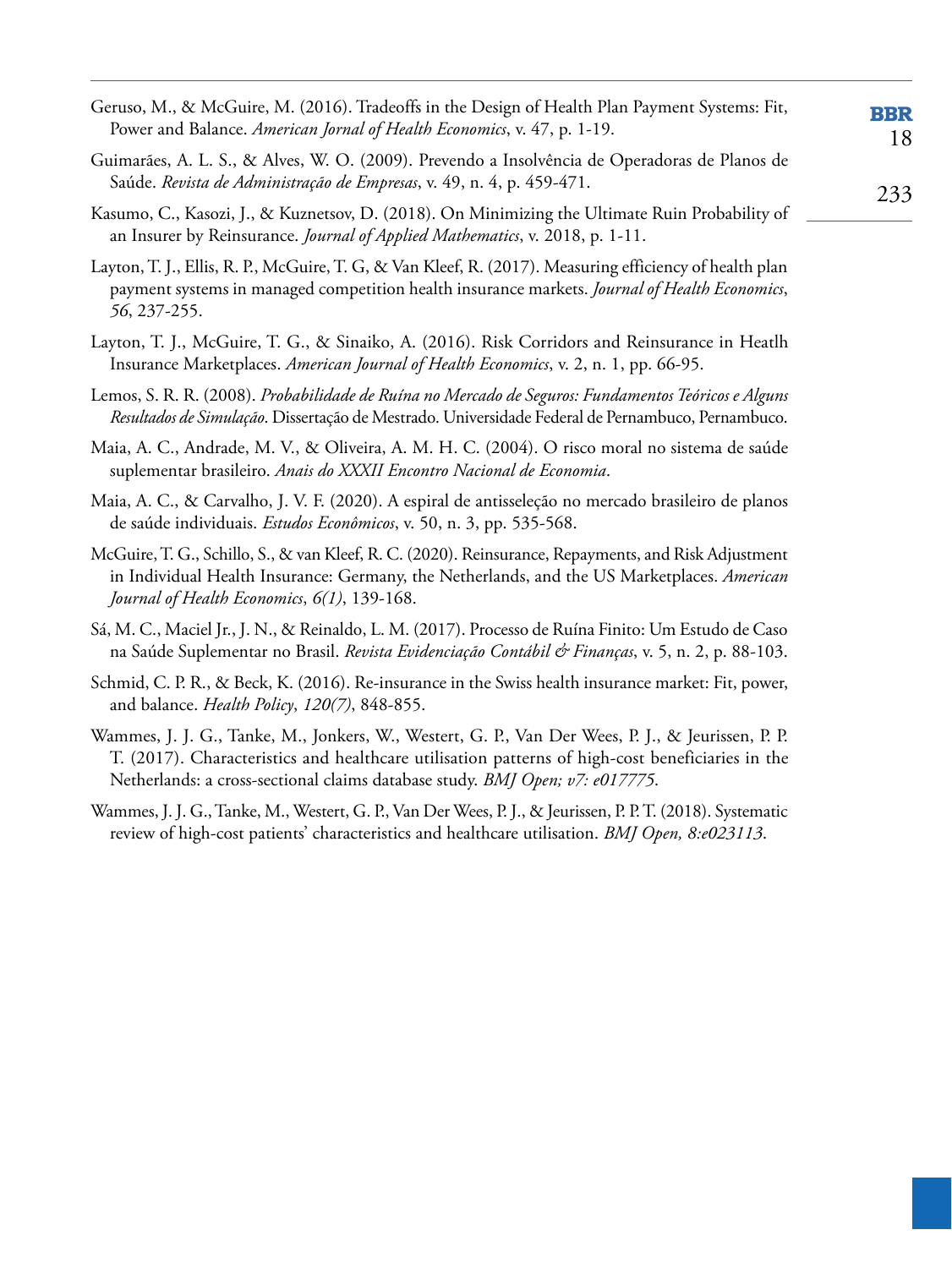#### **APPENDIX BBR**

18

234

# The purpose of this Appendix is to briefly and succinctly present the algorithm used to estimate the ruin probabilities.

## Algorithm 1 – Estimation of the ruin probability via Monte Carlo Method

```
vsimulation←array("0", nsimulations);
vruin←array("0", ncapital);
for t=1 to ncapital do
   for m=1 to nperiods do
       result←0;
       for i=1 to ranges do
           result←result + Premium<sub>Group</sub>*QttBen<sub>Group</sub> – AgC<sub>Group</sub>;
       end for
       capital←capital + result;
       if capital<=0 then break
       end if
   end for
   vsimulation[k]←capital;
   prob \leftarrow 0;for n=1 to nsimulations do
           if vsimulation[n]<=0 then
               prob←prob+1;
           end if
   end for
   vruin[t]←prob/nsimulation;
end for
```